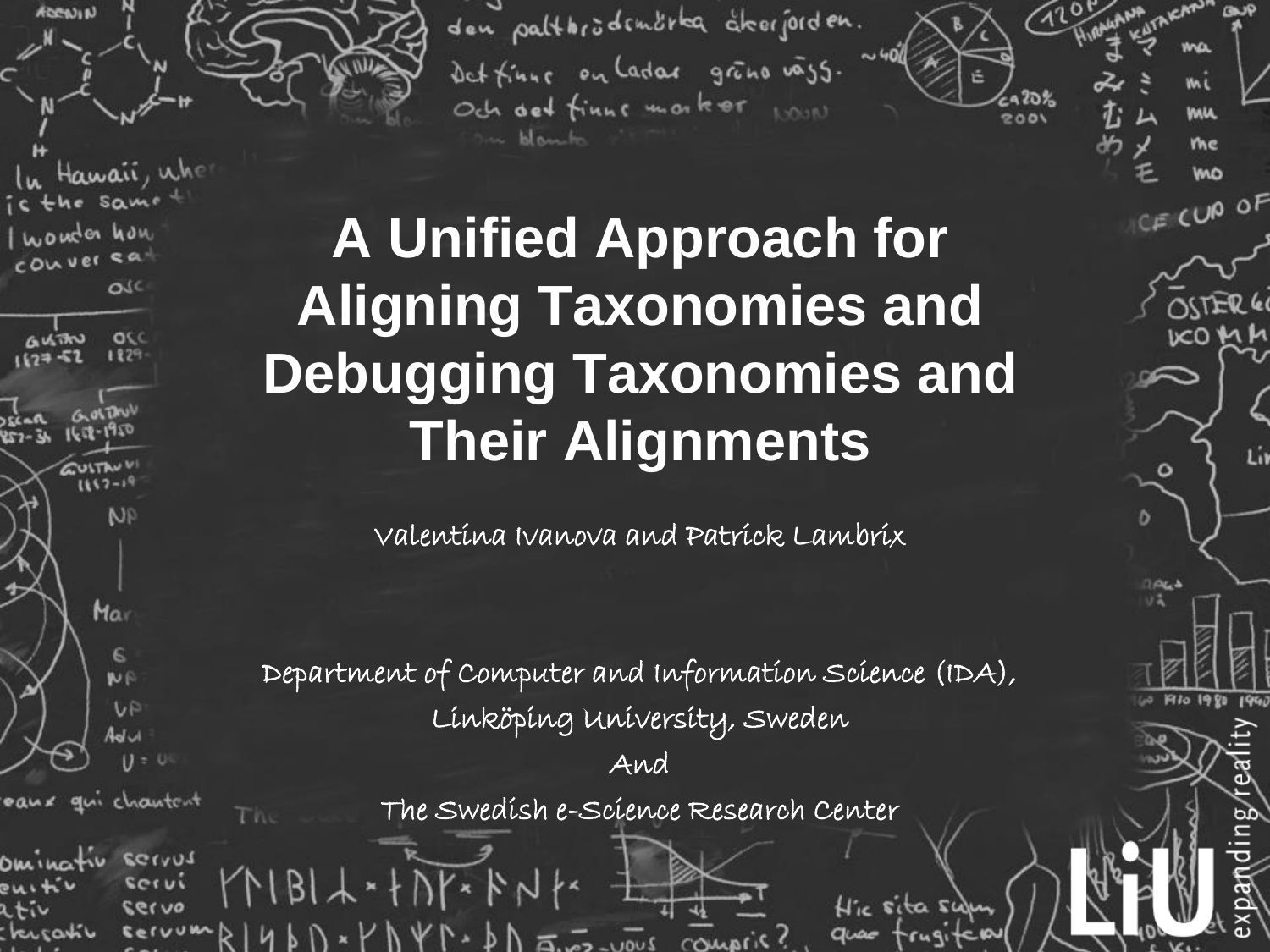- Defects in Ontologies and Alignments
- $\checkmark$  Integrated Ontology Alignment and Debugging Framework
- $\checkmark$  Experiments
- Conclusions and Future Work

Department of Computer and Information Science (IDA) Linköping University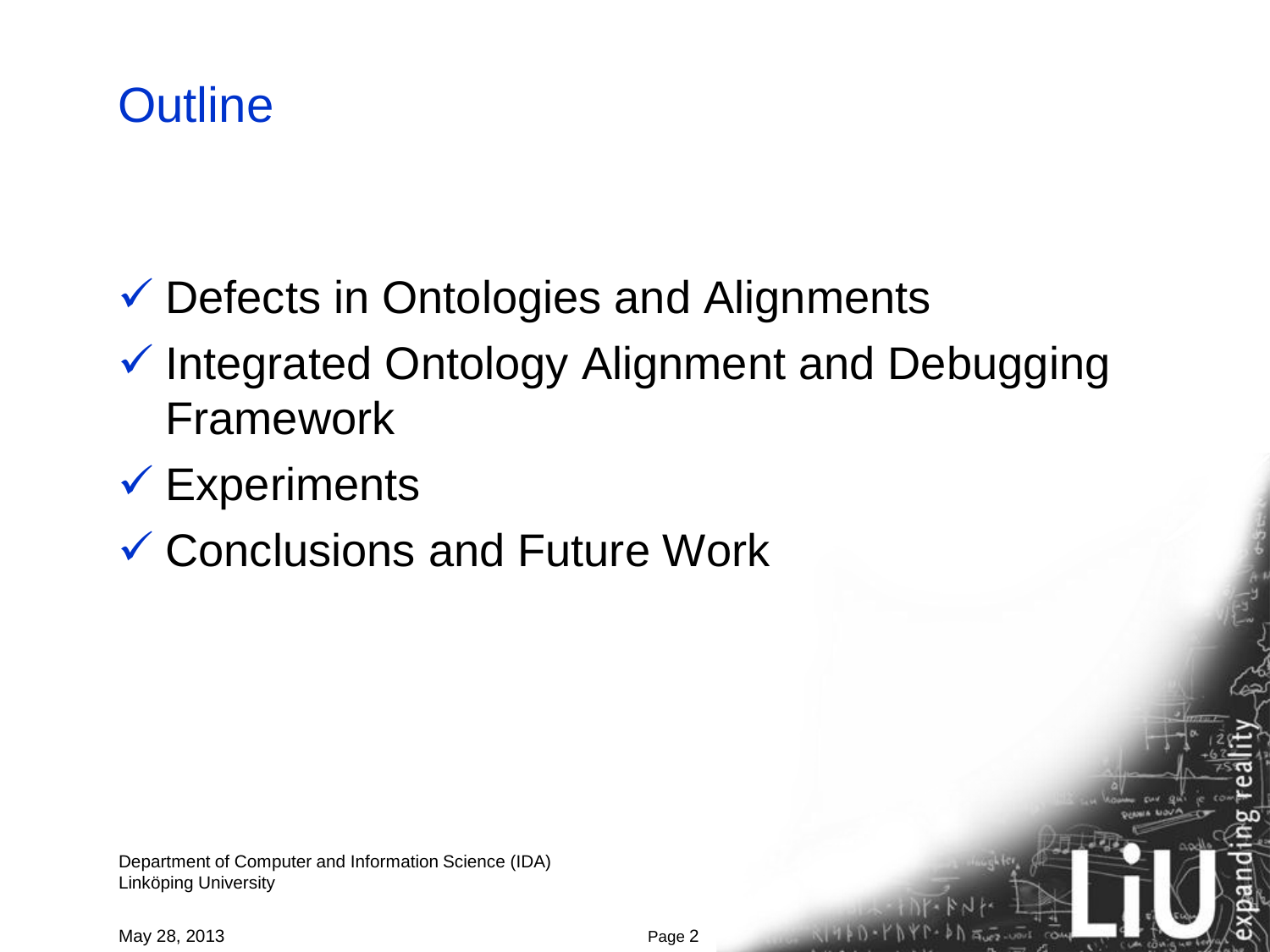#### Defects in Ontologies and Alignments

- ✔ Integrated Ontology Alignment and Debugging Framework
- **V** Experiments
- **✓ Conclusions and Future Work**

Department of Computer and Information Science (IDA) Linköping University

May 28, 2013

Auez-uout com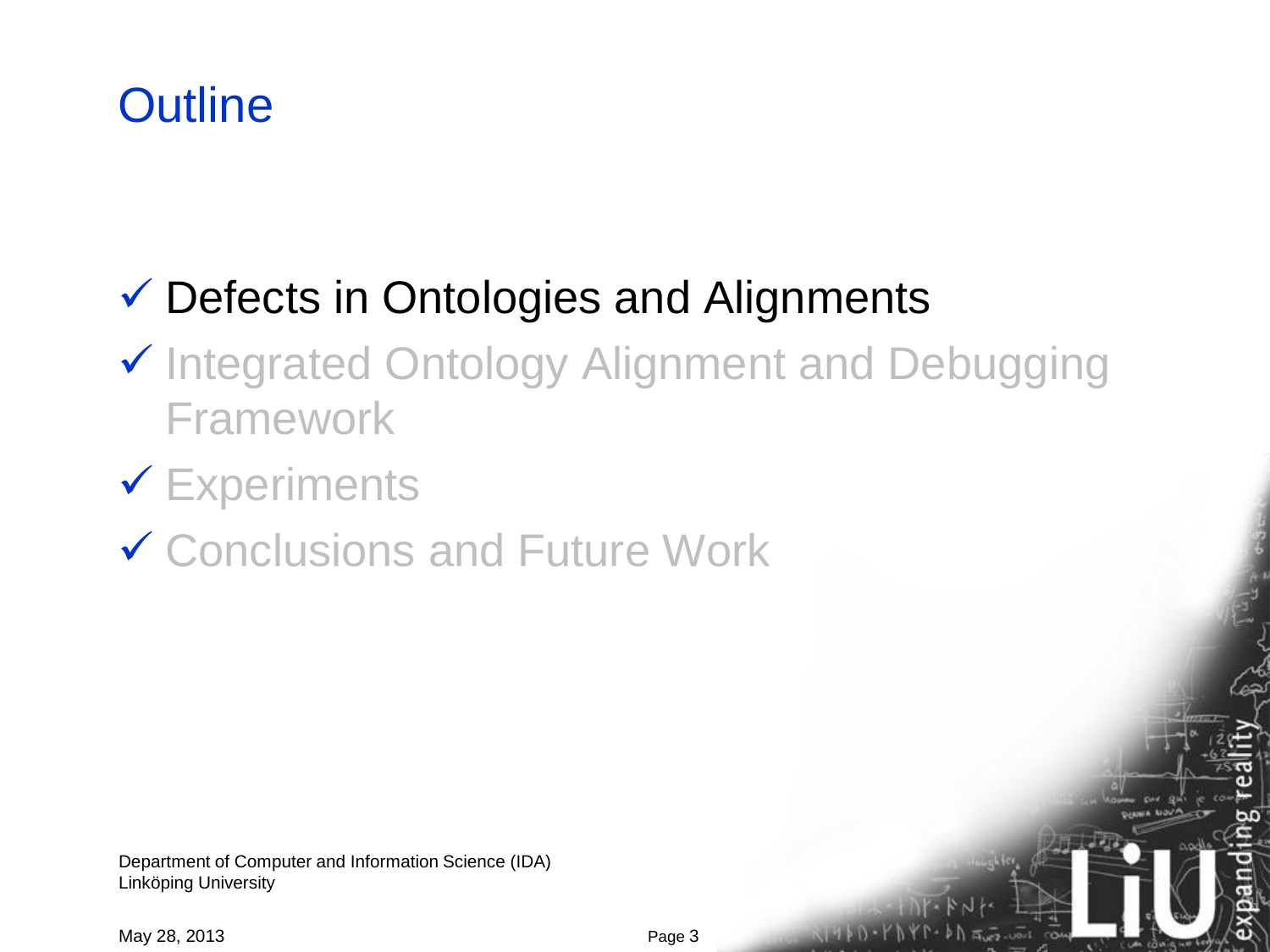# Defects in Ontologies and Alignments

 $\checkmark$  Neither developing ontologies nor aligning them are easy tasks

- $\checkmark$  ontologies are not correct/complete
- mappings between ontologies are not correct/complete
- $\checkmark$  the integrated ontology network is not consistent

 $\checkmark$  Modeling defects are the focus of our work  $\checkmark$  e.g. wrong and missing relations

Department of Computer and Information Science (IDA) Linköping University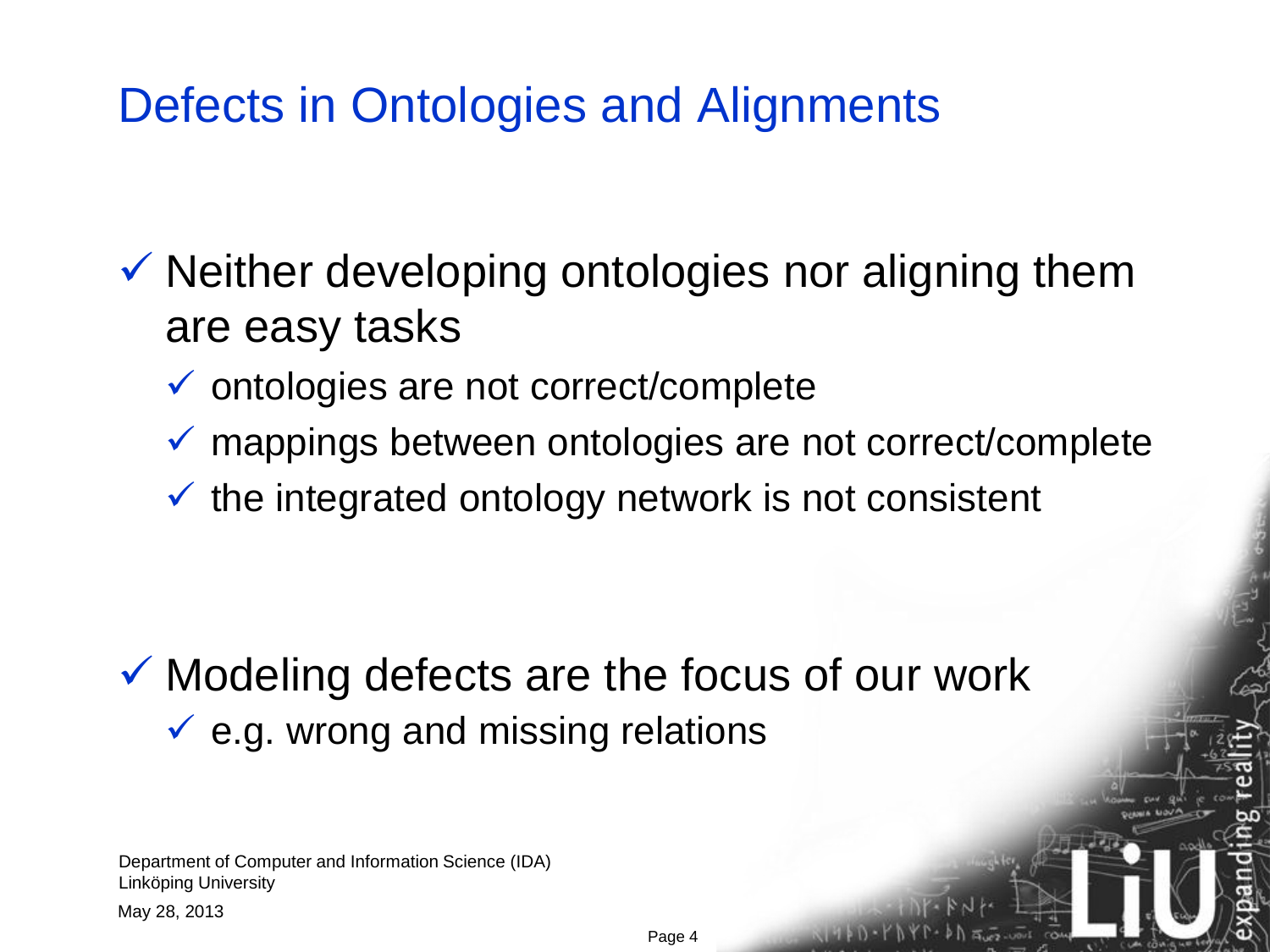# Influence of Defects in Structure

#### Ontology-based querying

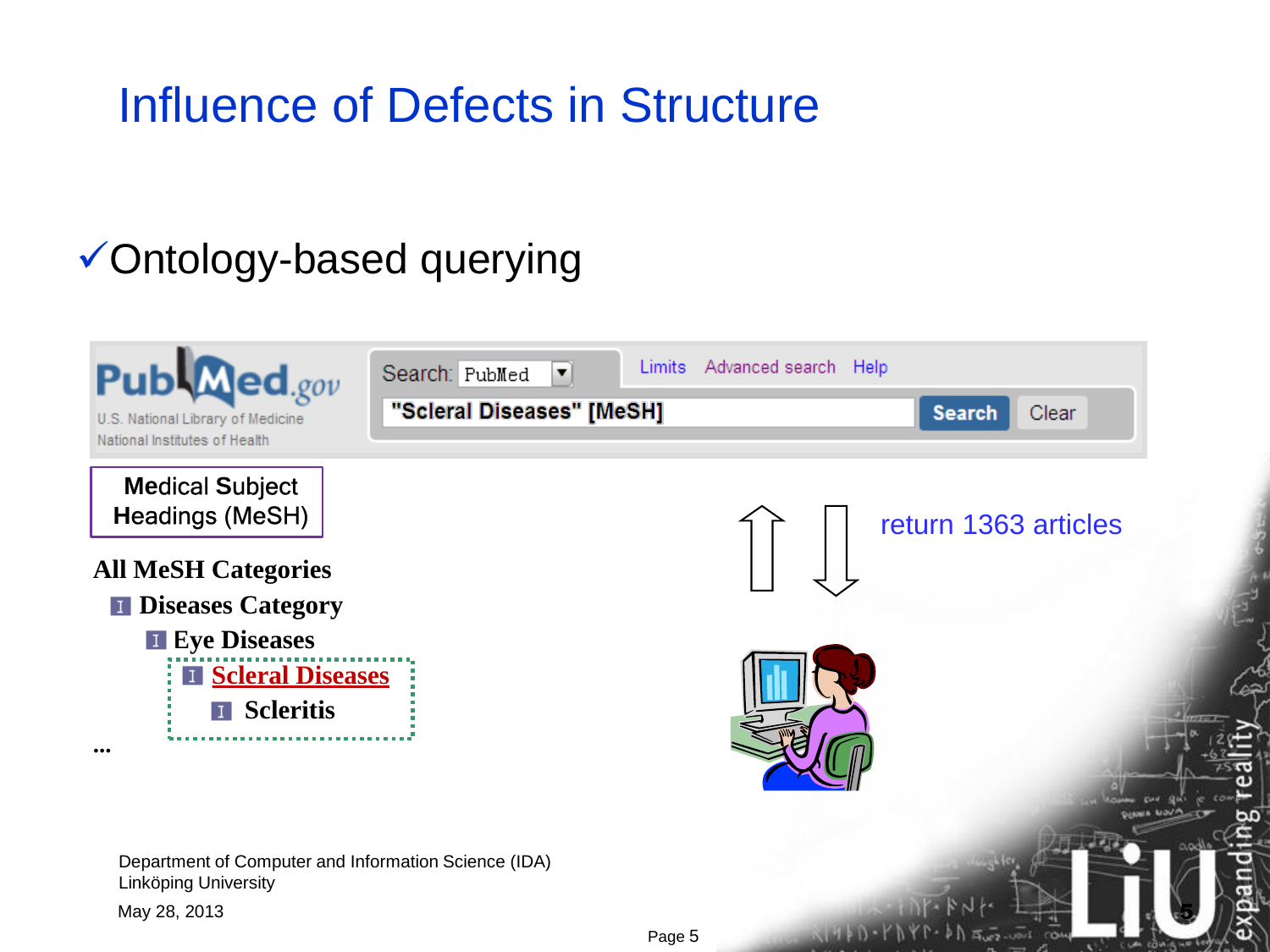# Influence of Defects in Structure

#### $\checkmark$  Incomplete results from ontology-based queries

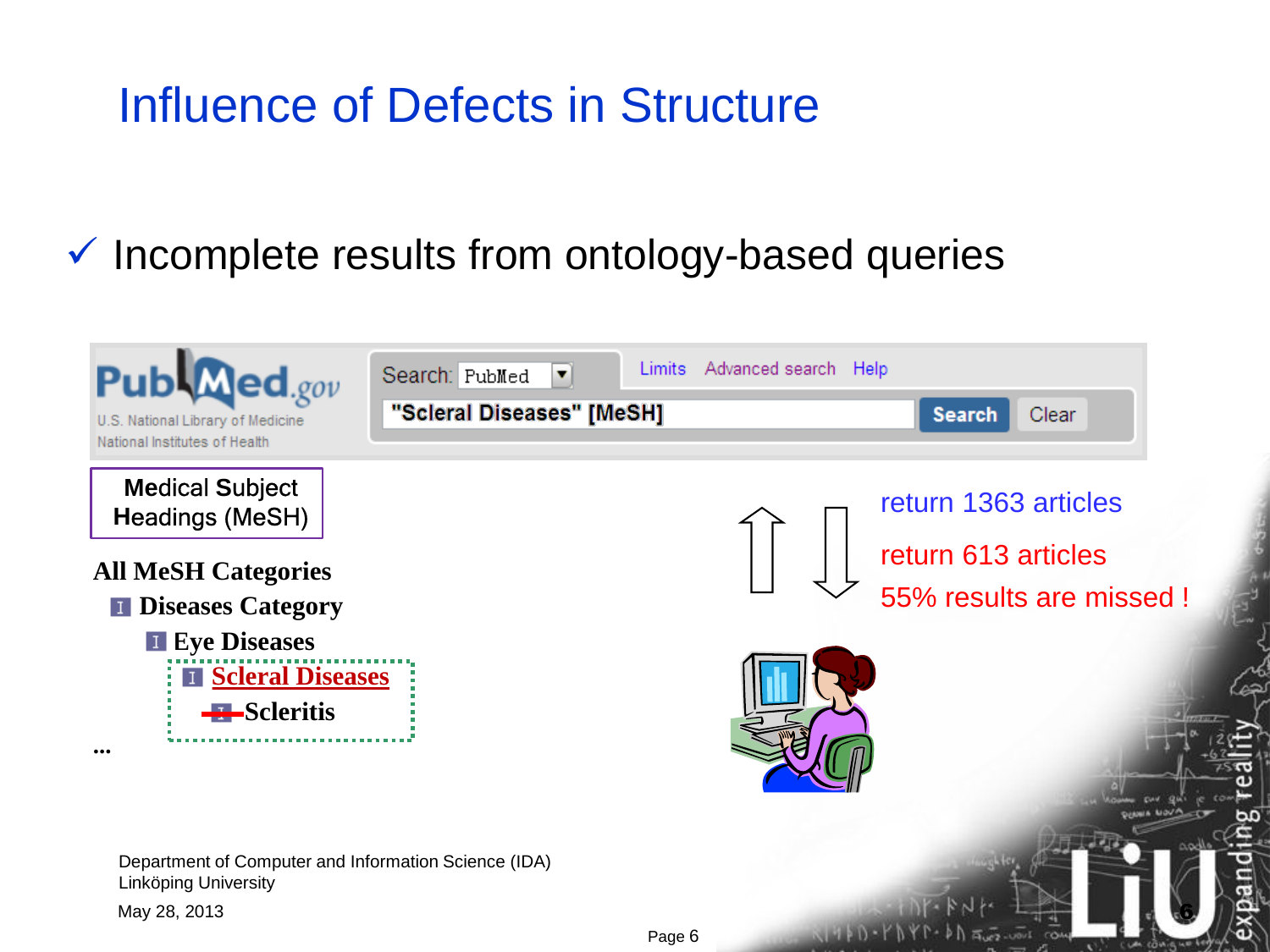# Influence of Defects in Mappings

 $\checkmark$  Semantically-enabled applications

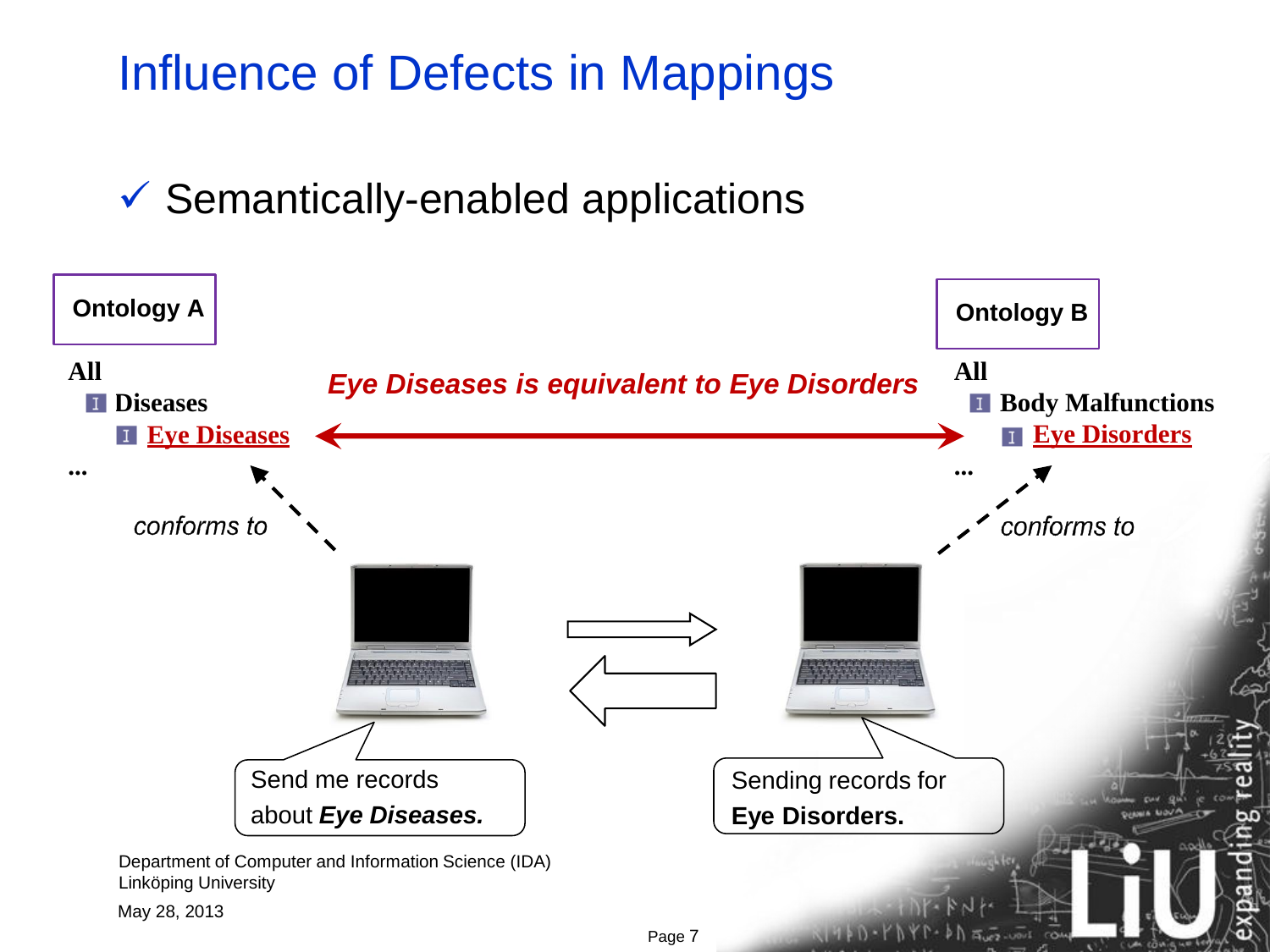# Influence of Defects in Mappings

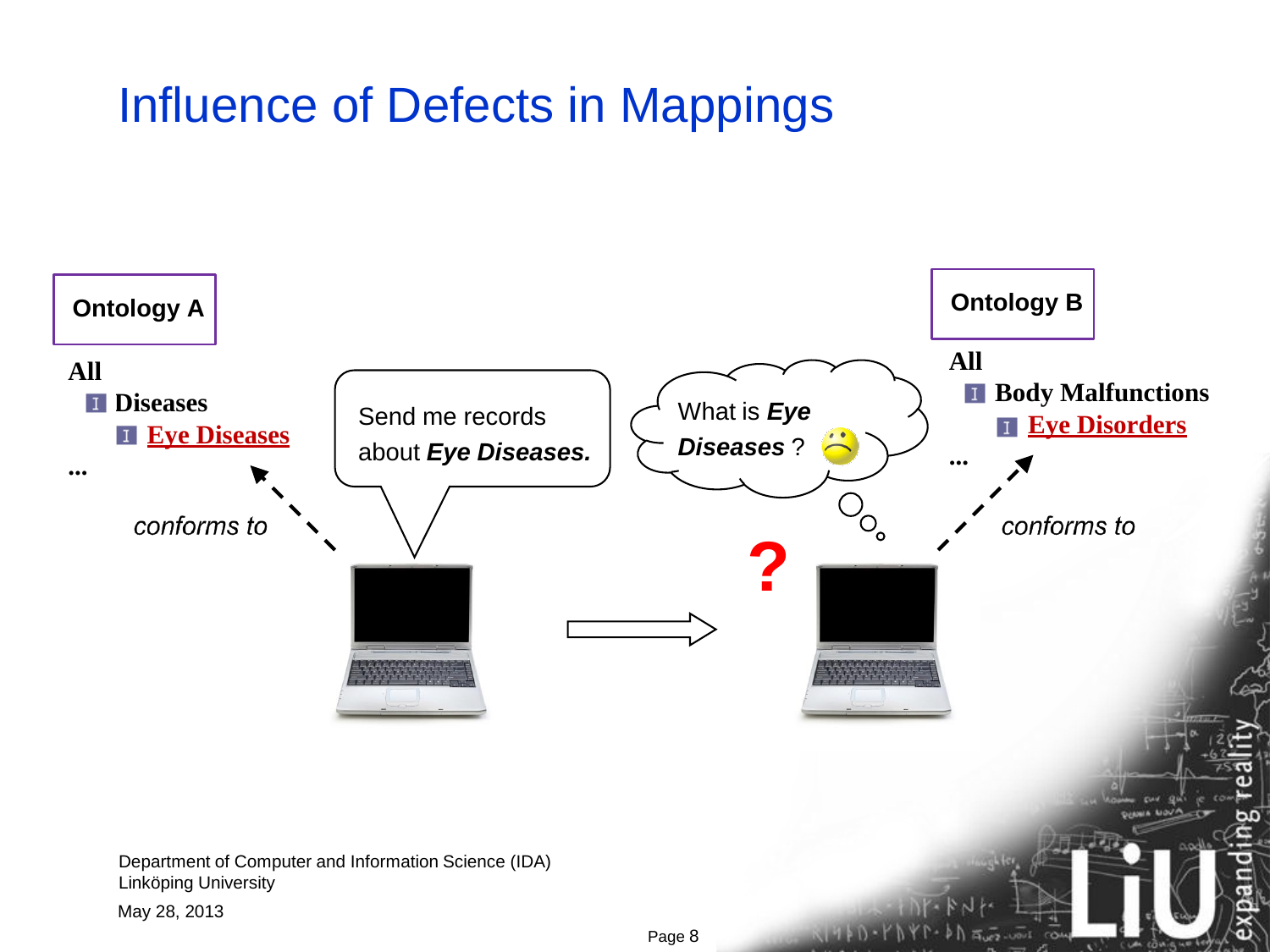# ◆ Defects in Ontologies and Alignments

## $\checkmark$  Integrated Ontology Alignment and Debugging Framework

#### **V** Experiments

#### ✔ Conclusions and Future Work

Department of Computer and Information Science (IDA) Linköping University

May 28, 2013

Auez-uput COA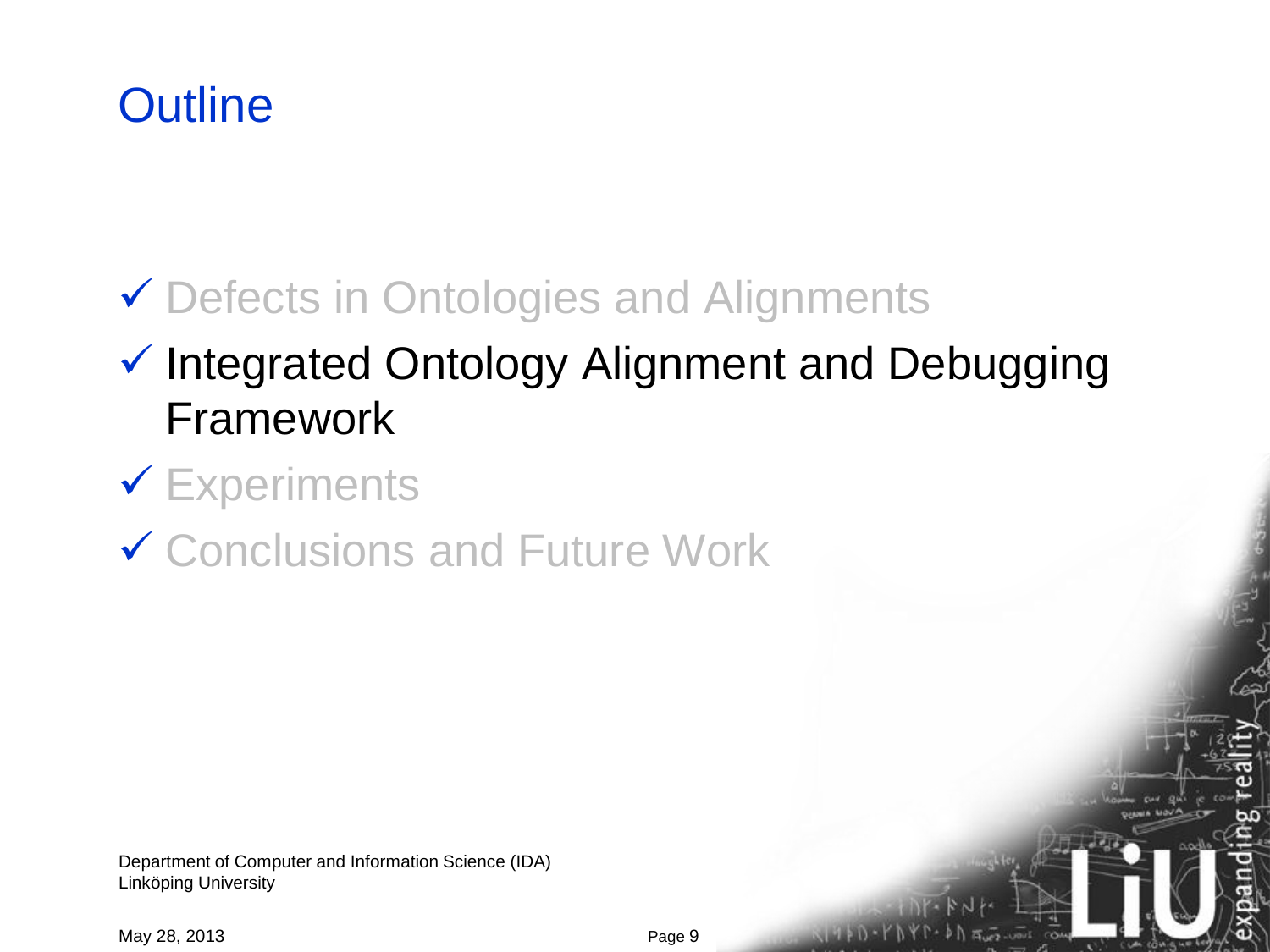#### Taxonomy Networks

#### A **taxonomy network** consists of a set of **taxonomies**  and sets of **mappings** between those **taxonomies**



Department of Computer and Information Science (IDA) Linköping University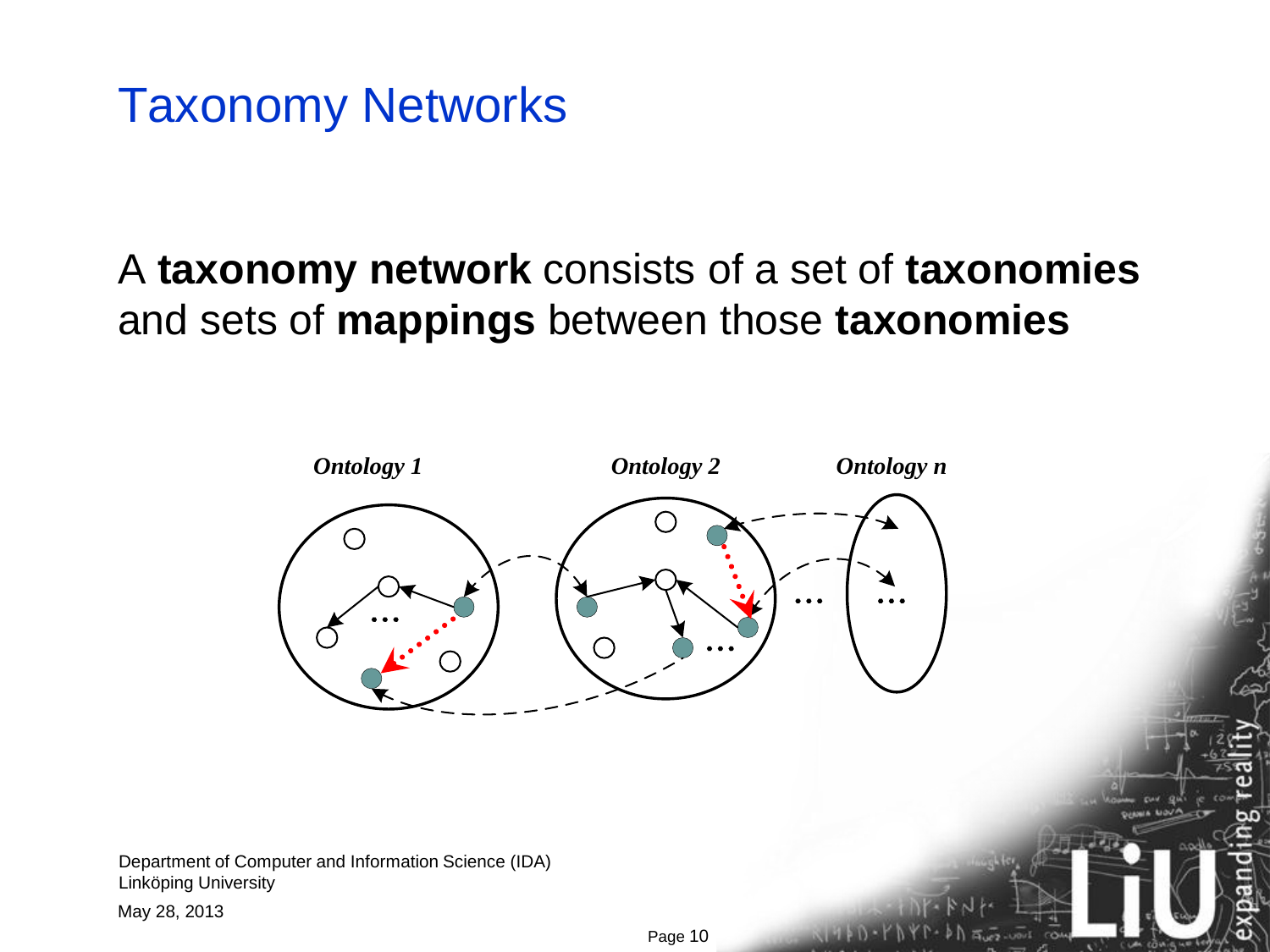#### Problem Statement

#### Given a taxonomy network, how to **DETECT** and **REPAIR**:

- $\checkmark$  the missing and wrong is-a relations in each taxonomy **AND**
- $\checkmark$  the missing and wrong mappings between each pair of taxonomies?

Department of Computer and Information Science (IDA) Linköping University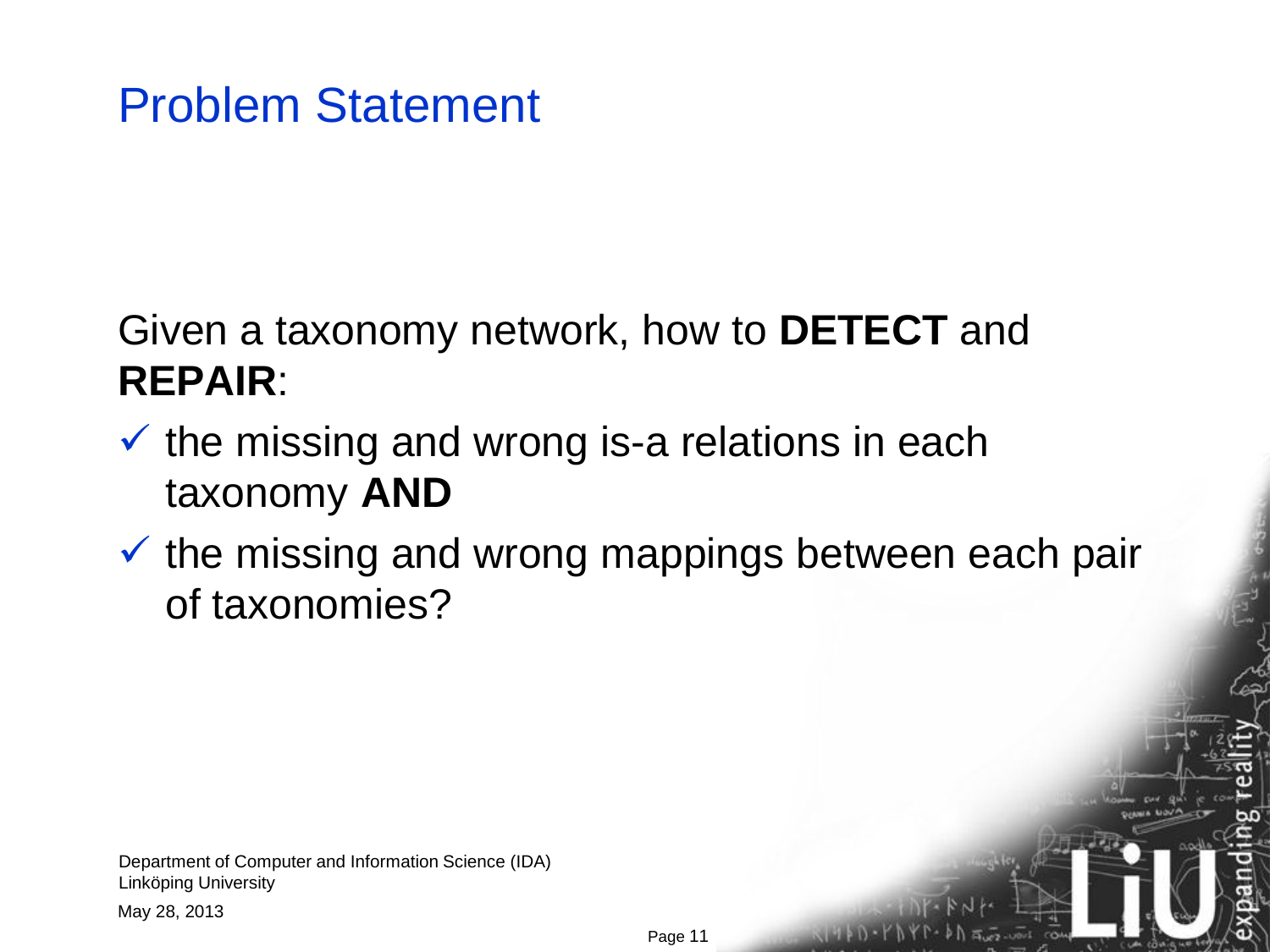# Alignment and Debugging Framework



CUM COWIE HIS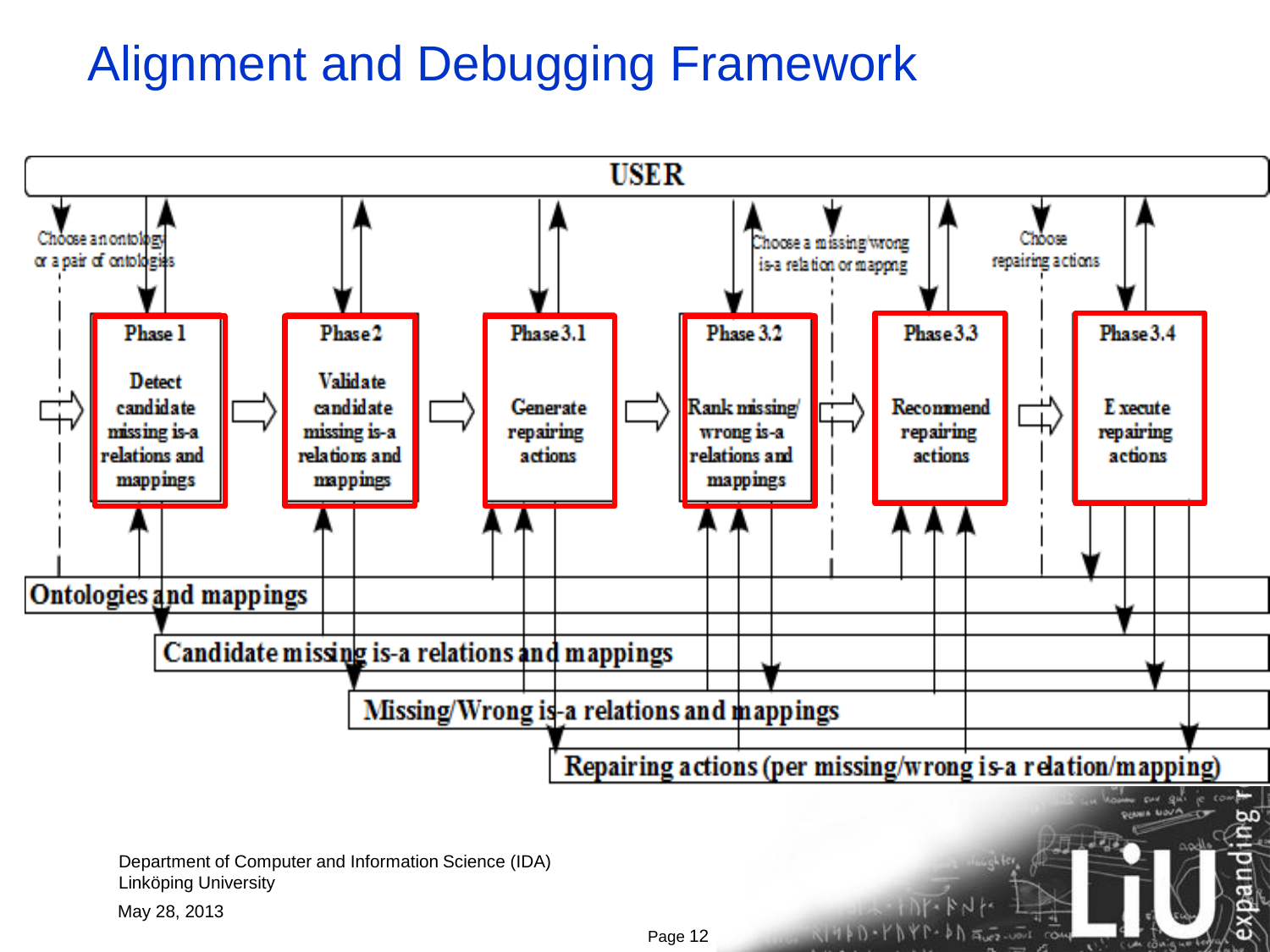# ◆ Defects in Ontologies and Alignments

#### $\checkmark$  Integrated Ontology Alignment and Debugging Framework

#### $\checkmark$  Detection

- ✔ Validation
- $\checkmark$  Repairing

# **V** Experiments

✔ Conclusions and Future Work

Department of Computer and Information Science (IDA) Linköping University

May 28, 2013

Auez-uput COA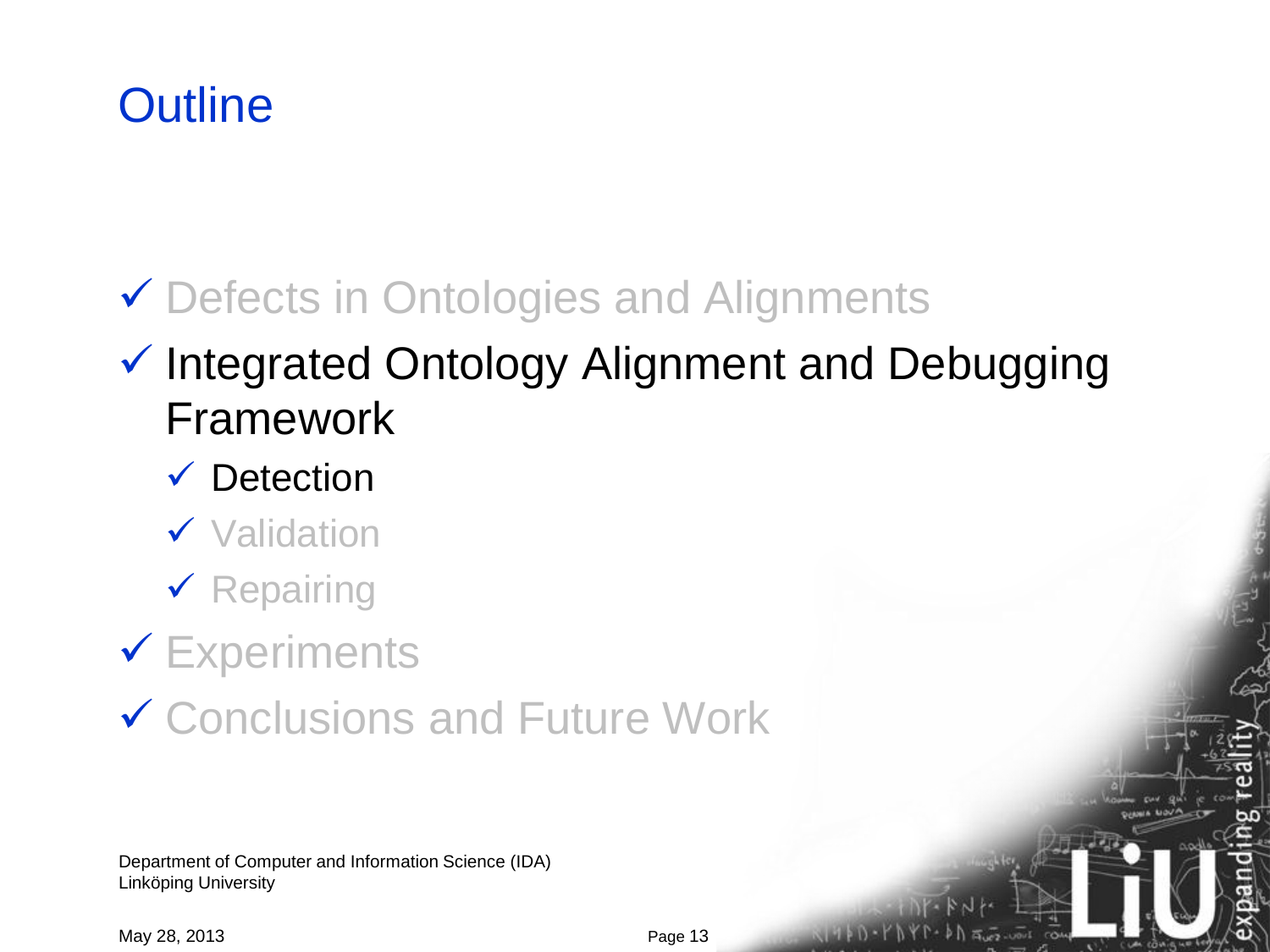# Debugging Workflow: *Detection* of Defects

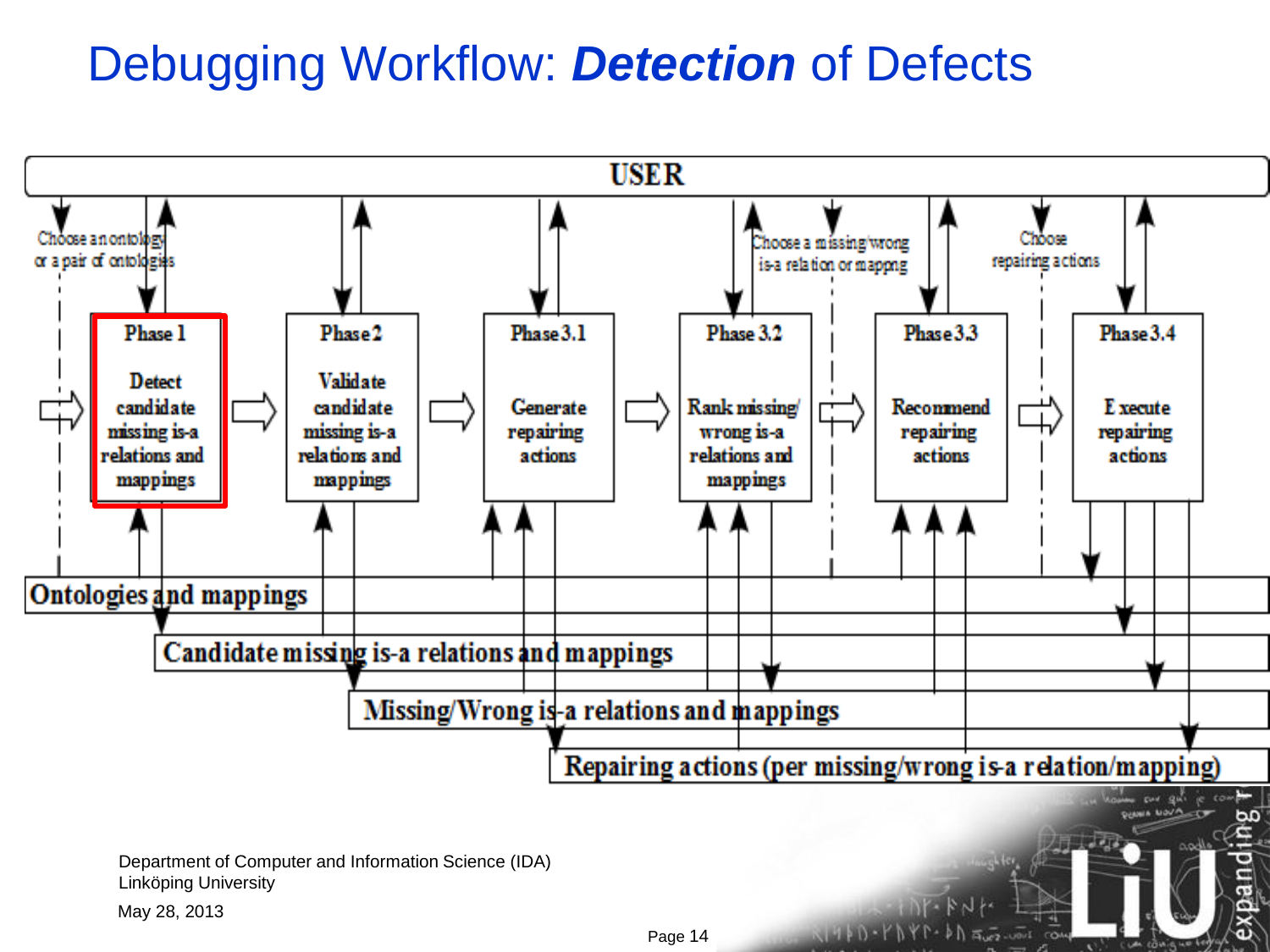# Debugging Workflow: *Detection* of Defects candidate missing is-a relations

 Two small pieces of MA and NCI-A, both about concept "joint", and 3 equivalence mappings

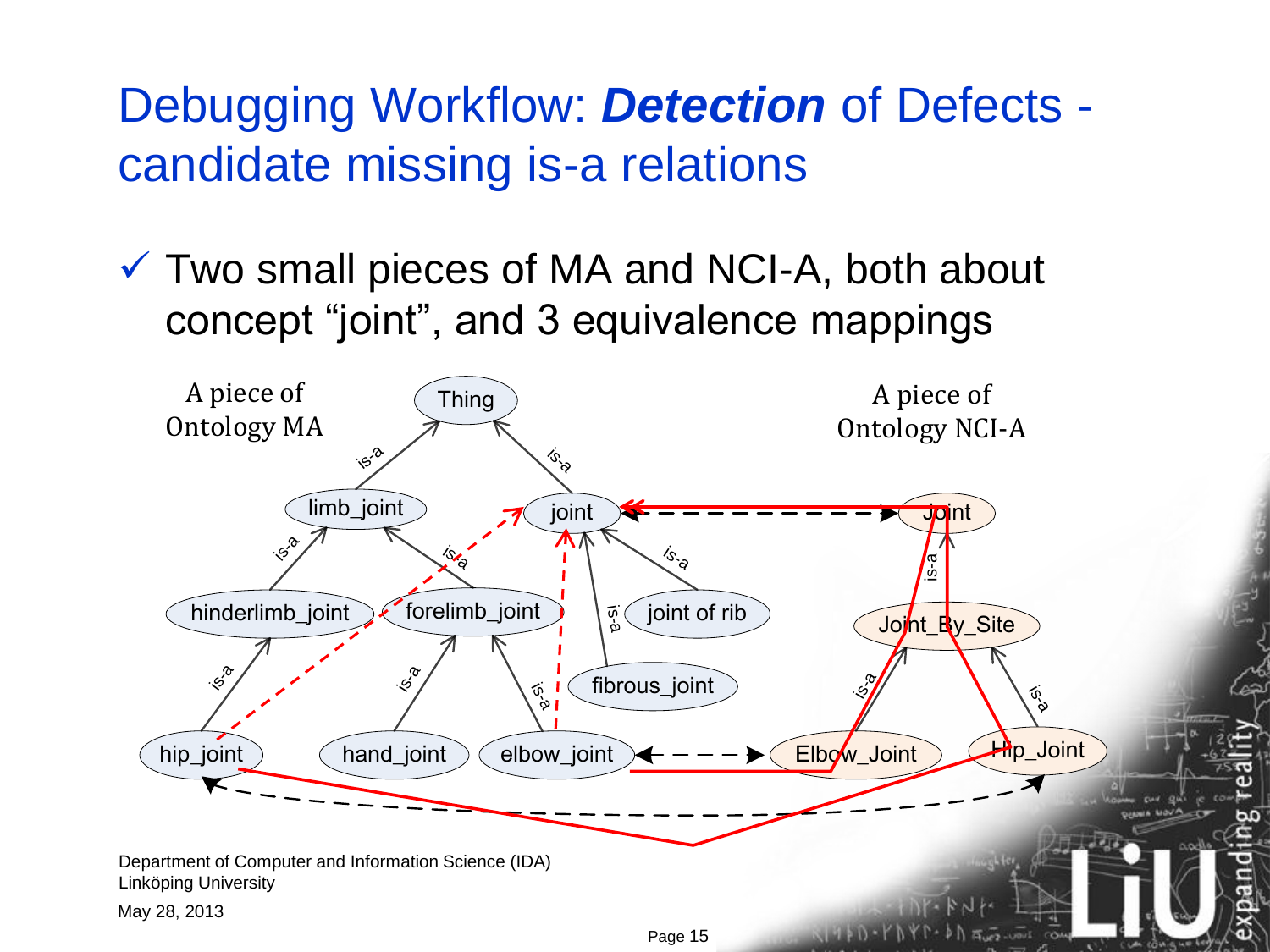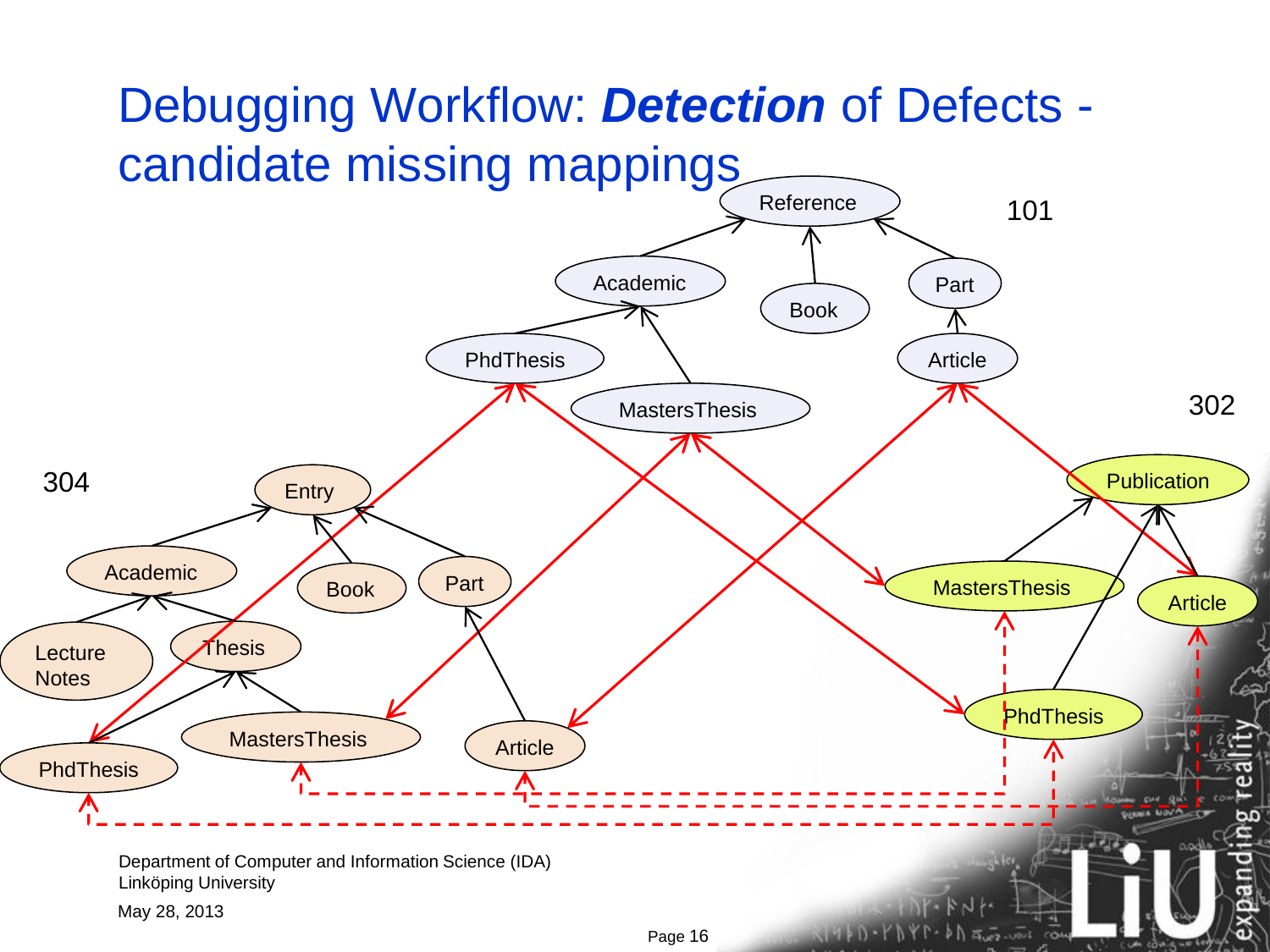# Alignment Workflow: *Detection* of Defects

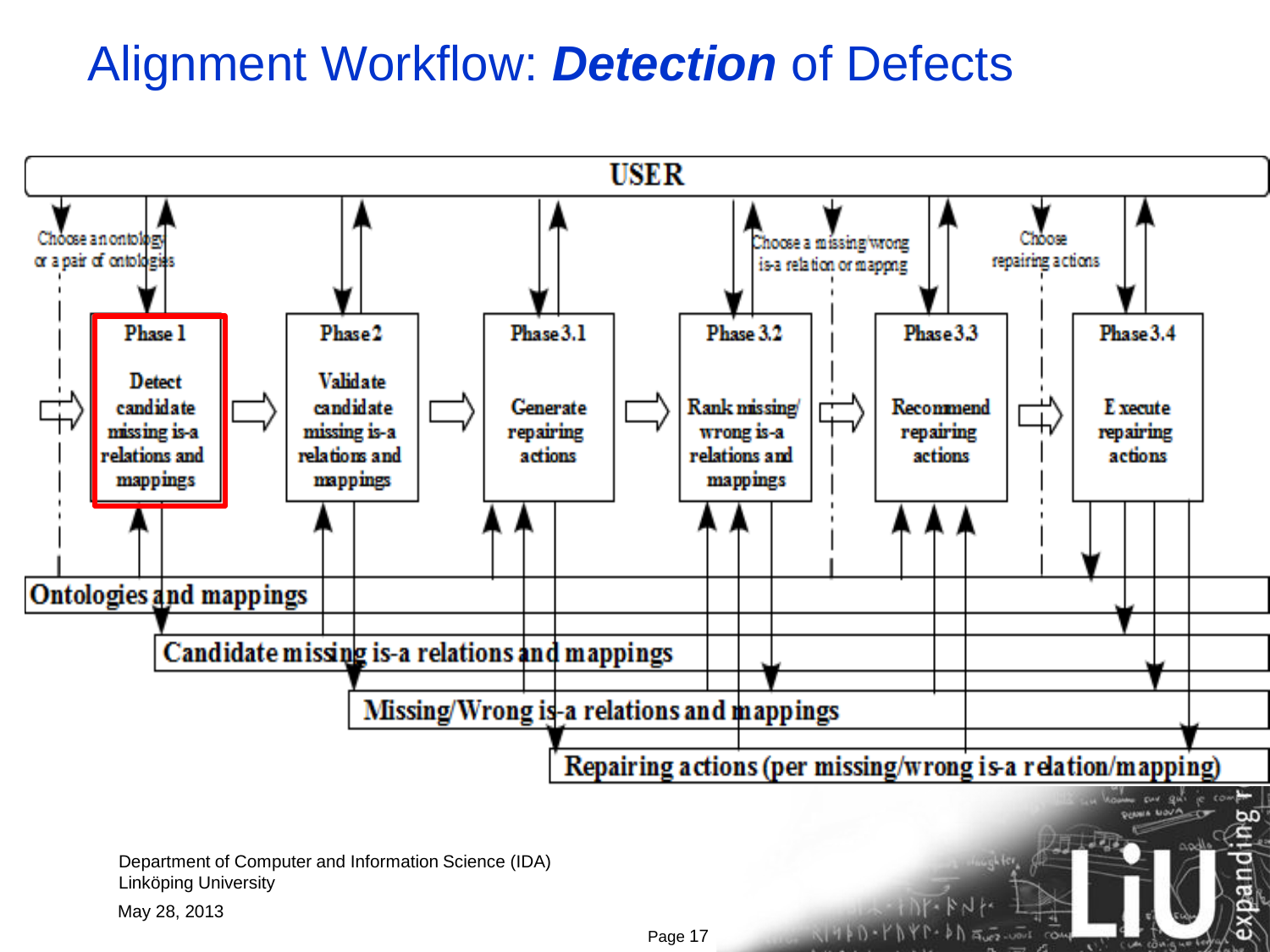# Alignment Workflow: *Detection* of Defects candidate missing mappings

#### $\checkmark$  Matchers

- $\checkmark$  Linguistic matchers
- $\checkmark$  Matchers employing auxiliary information
- $\checkmark$  Combination and filtering of similarity values

#### **Mapping Suggestions are Candidate Missing Mappings**

Department of Computer and Information Science (IDA) Linköping University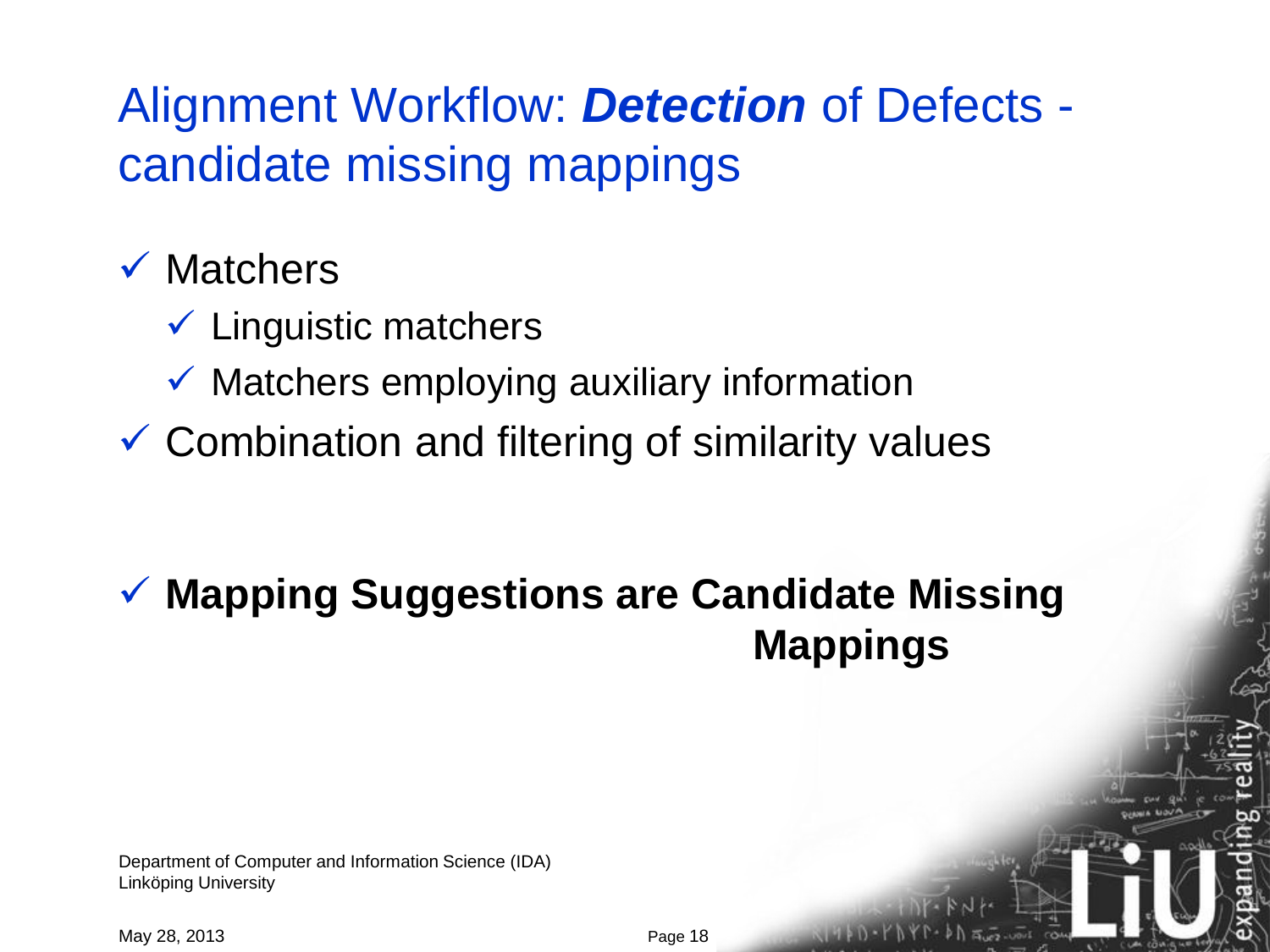# ◆ Defects in Ontologies and Alignments

#### $\checkmark$  Integrated Ontology Alignment and Debugging Framework

- **✓** Detection
- $\checkmark$  Validation
- $\checkmark$  Repairing
- **V** Experiments
- ✔ Conclusions and Future Work

Department of Computer and Information Science (IDA) Linköping University

May 28, 2013

Auez-uput COA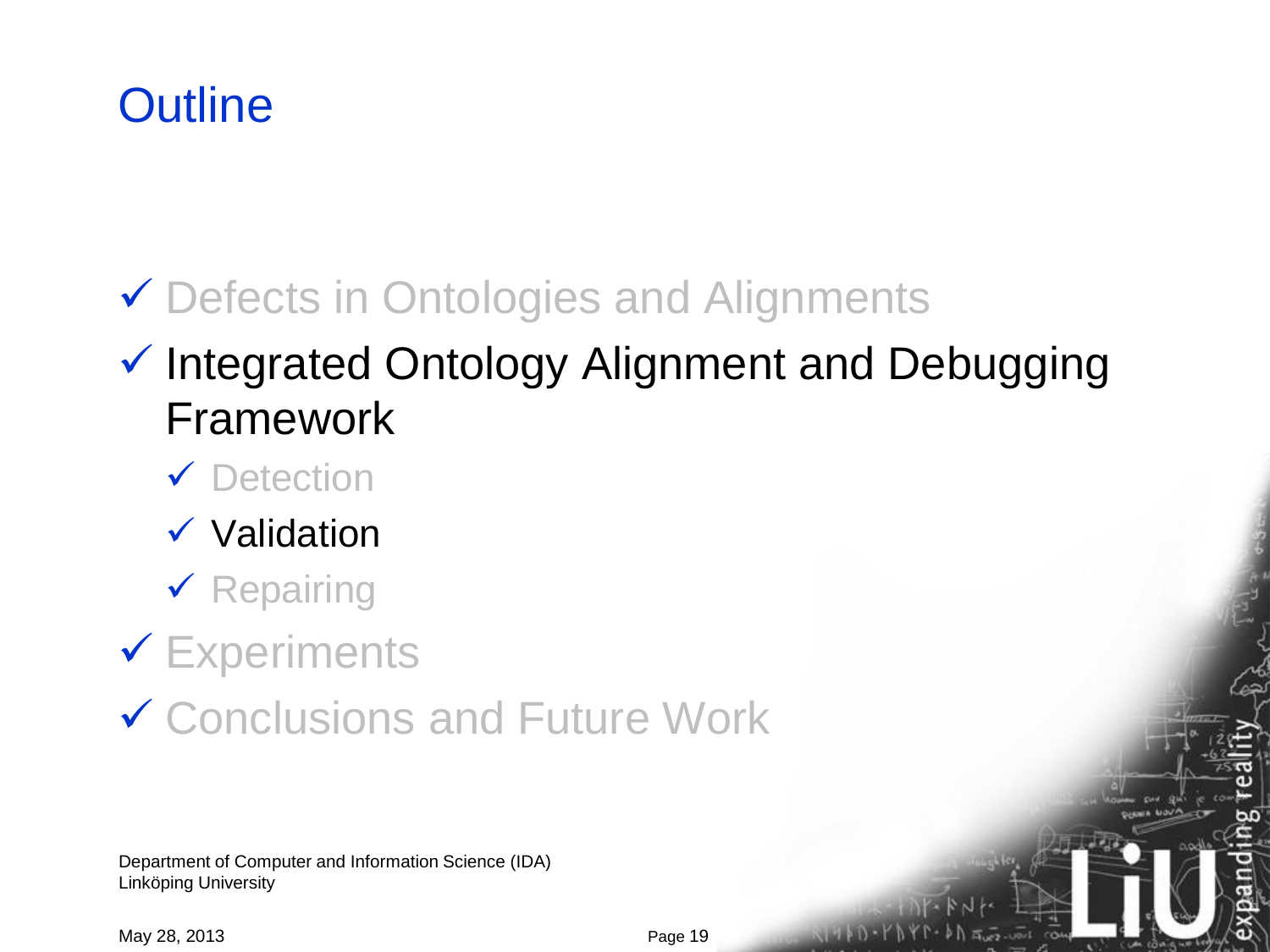# Alignment and Debugging Workflow: *Validation*

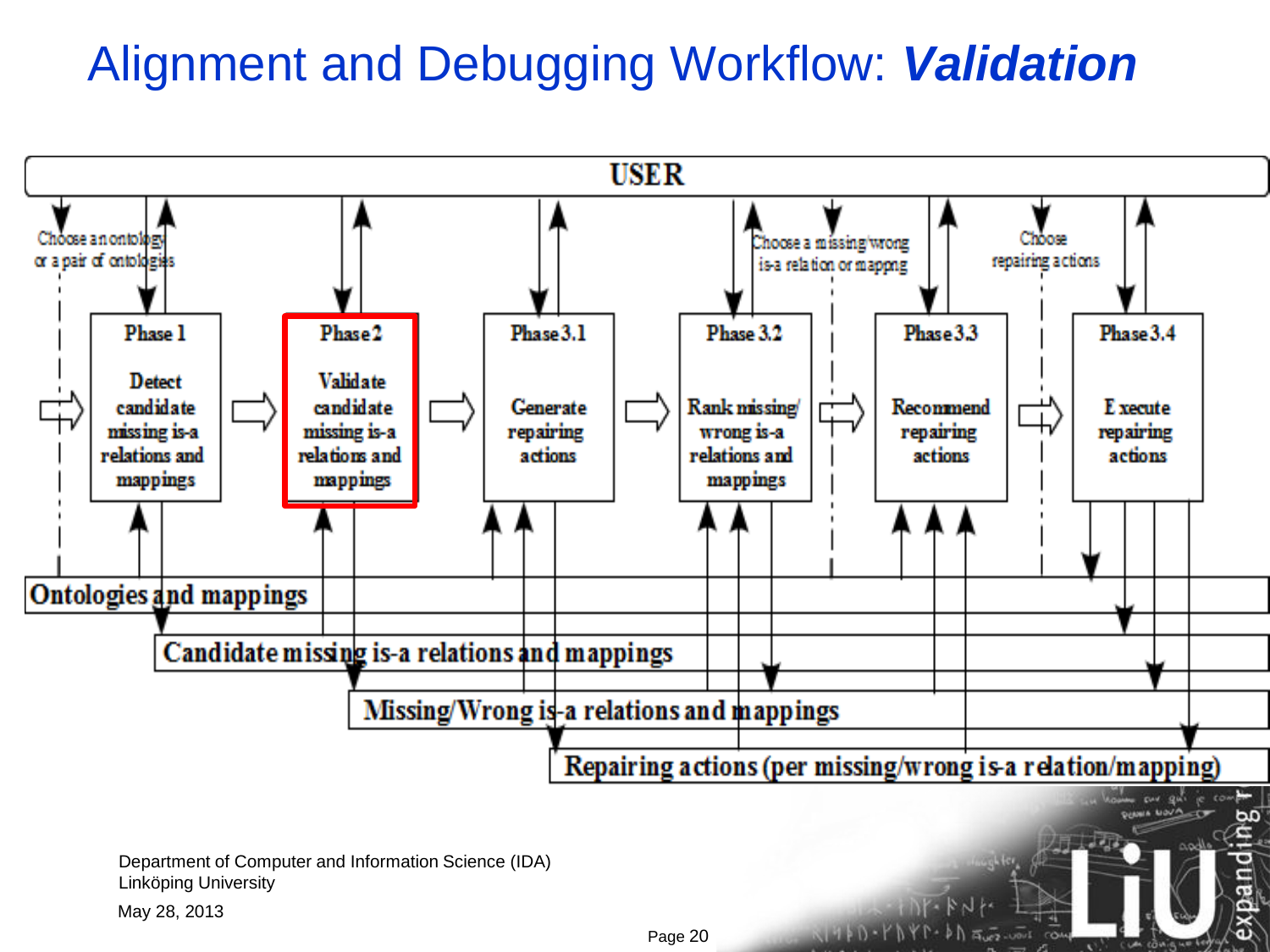# ◆ Defects in Ontologies and Alignments

#### $\checkmark$  Integrated Ontology Alignment and Debugging Framework

- **✓** Detection
- $\checkmark$  Validation
- $\checkmark$  Repairing
- **V** Experiments
- ✔ Conclusions and Future Work

Department of Computer and Information Science (IDA) Linköping University

May 28, 2013

Auez-uput COA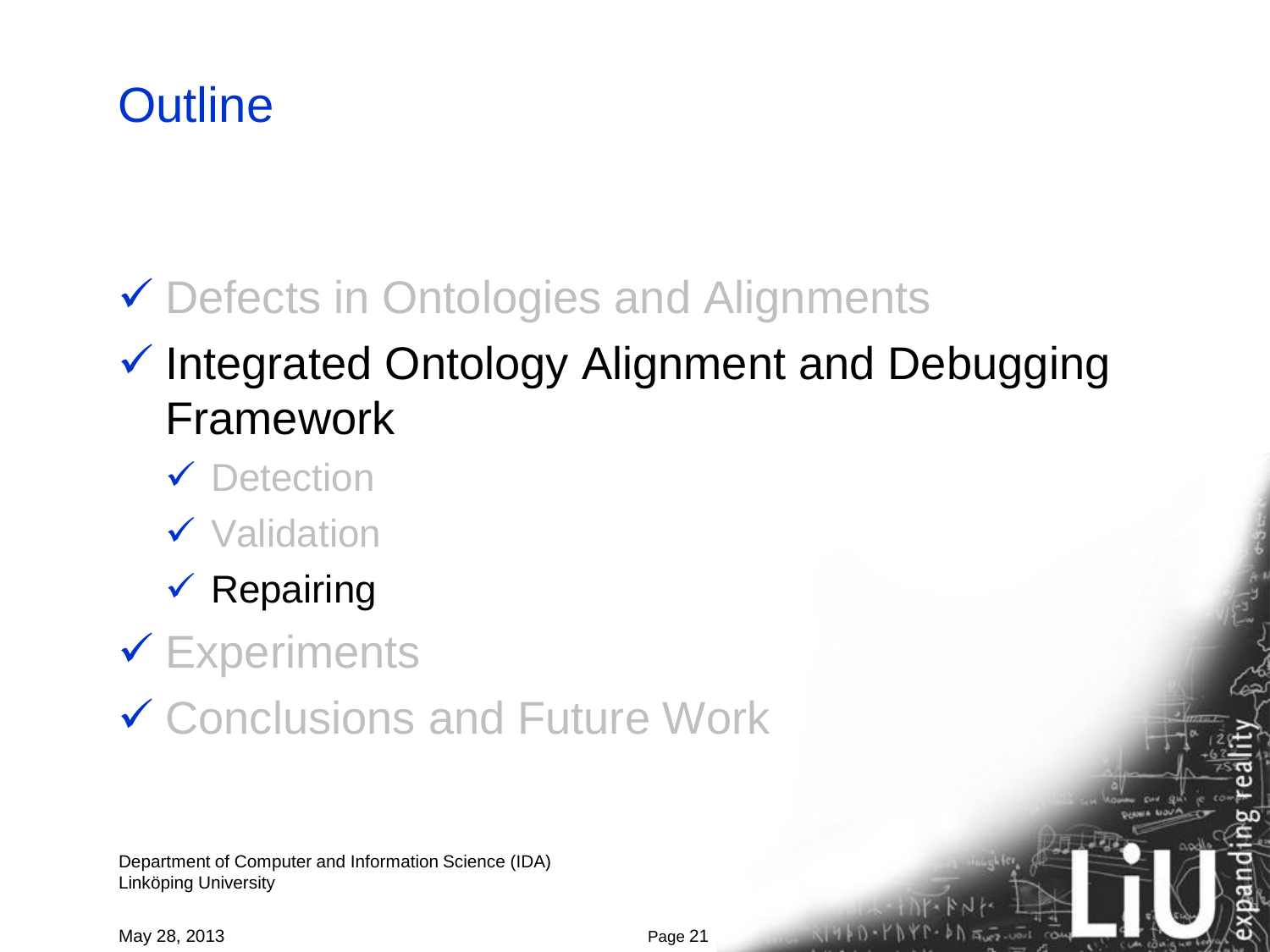# Alignment and Debugging Workflow: *Repairing*



CUM COULD NO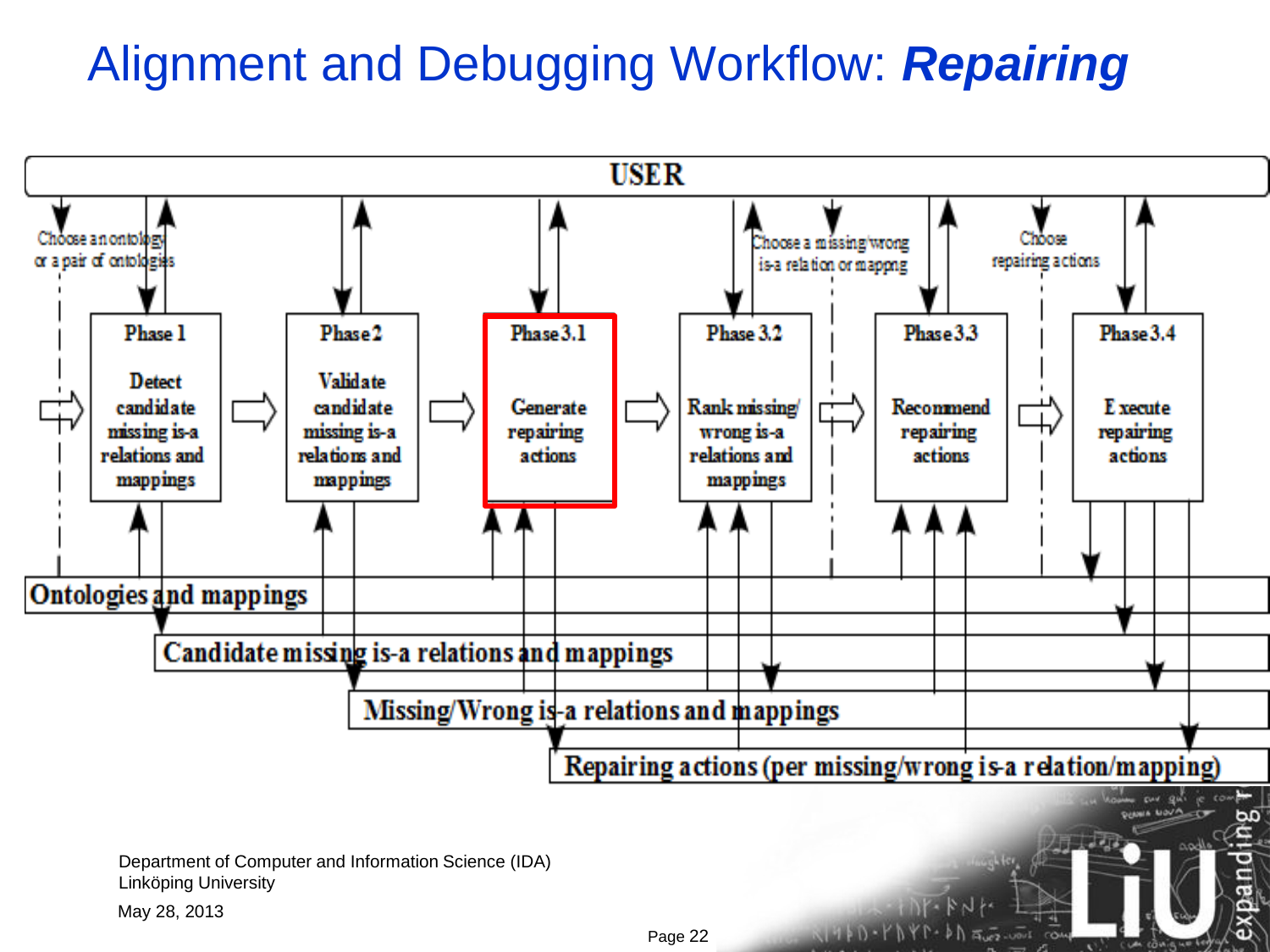# Alignment and Debugging Workflow: Example – repairing missing is-a relations



#### **Question**:

How can we recognize the most interesting repairing approaches for a domain expert?

#### $\rightarrow$  preferences.

Department of Computer and Information Science (IDA) Linköping University

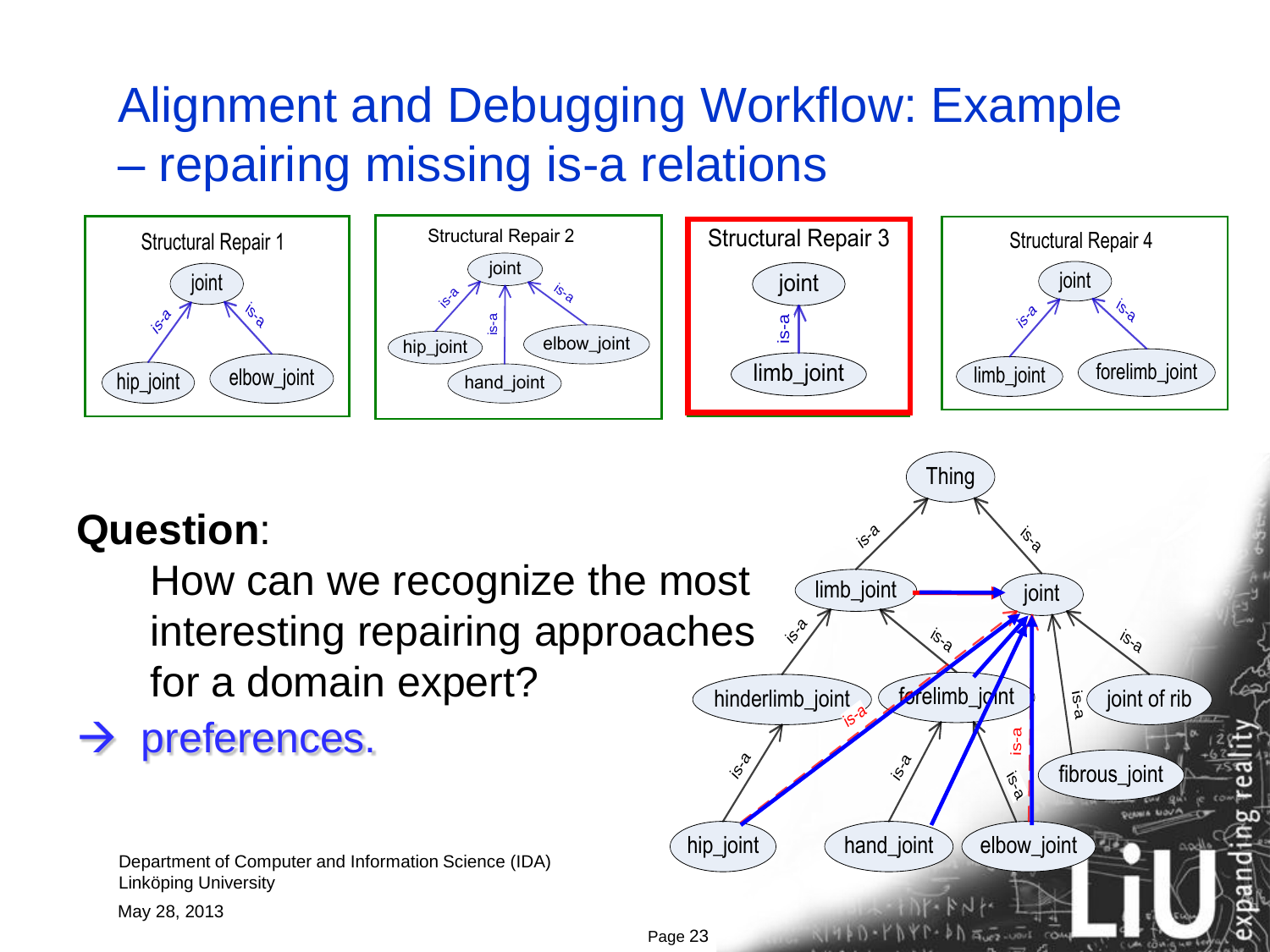Alignment and Debugging Workflow: *Repairing* – Information-based preference

Prefer to add **more informative** is-a relations



**(limb\_joint, joint)** is more informative than **(hip\_joint, joint)** and **(elbow\_joint, joint)**

Department of Computer and Information Science (IDA) Linköping University

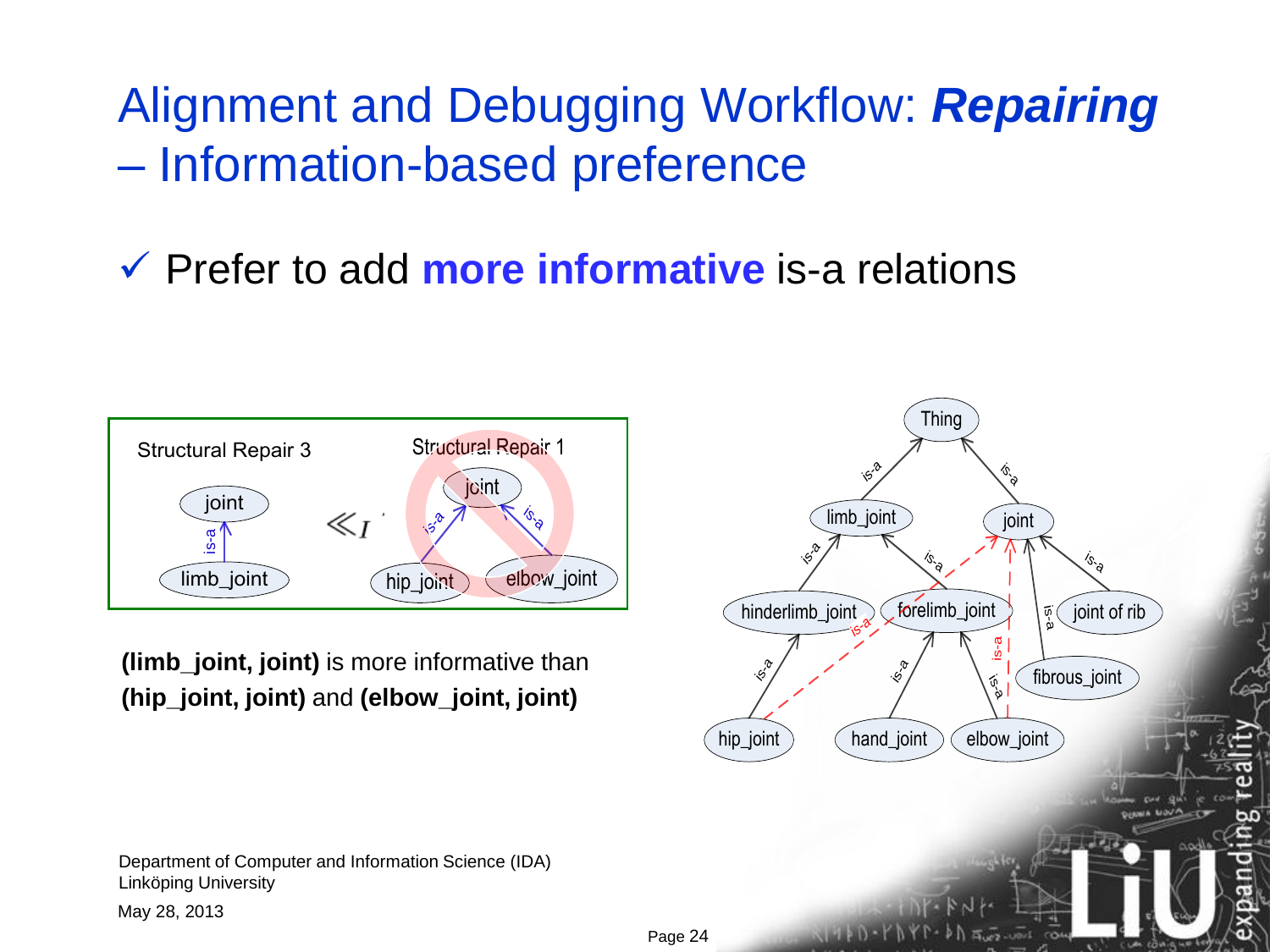Alignment and Debugging Workflow: *Repair* missing is-a relations and mappings

 For missing is-a relation **(hip\_joint, joint)**, we generate two sets of concepts representing 3×4 repairing actions

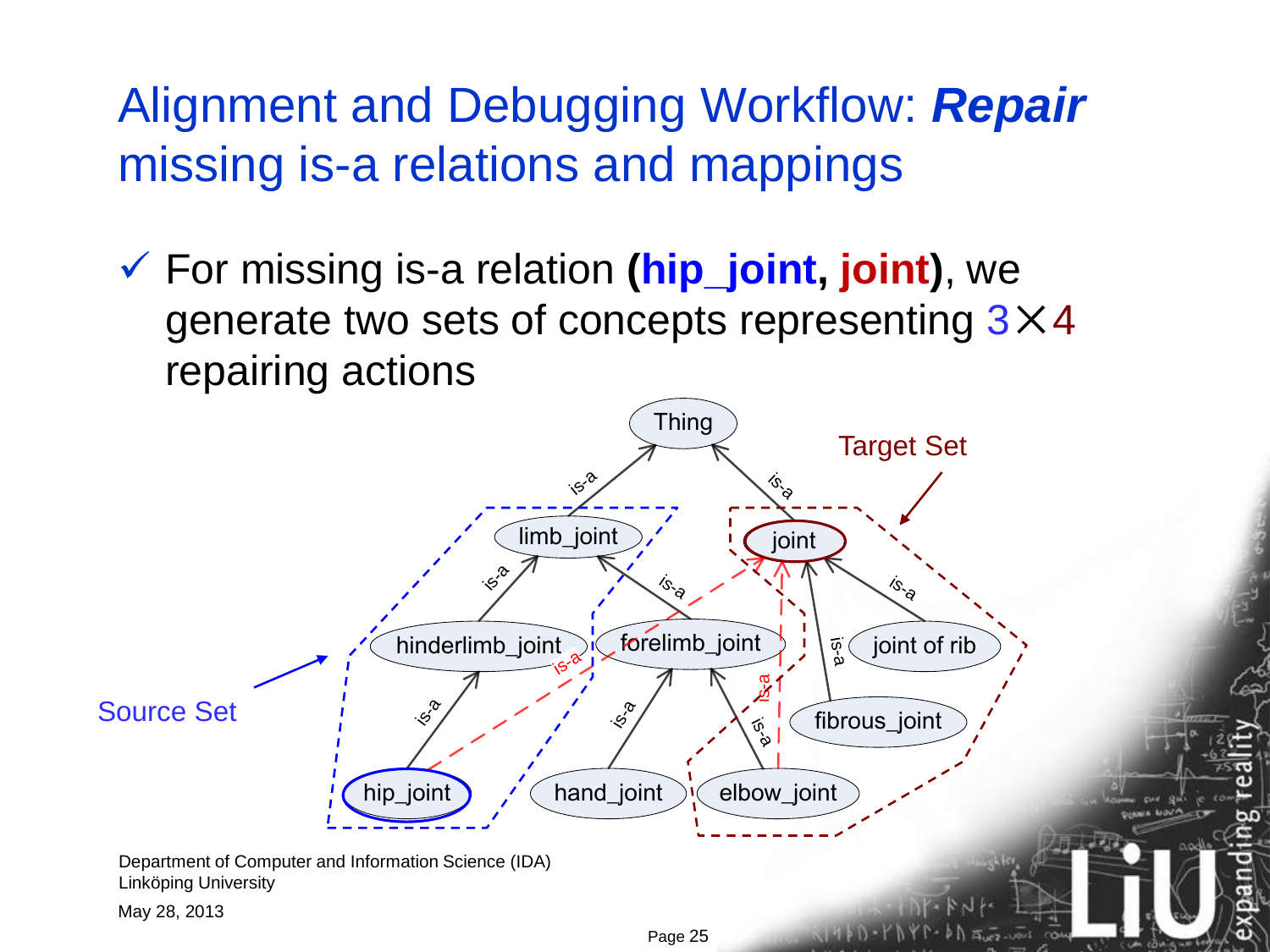Alignment and Debugging Workflow: *Repair* wrong is-a relations and mappings

- $\checkmark$  Find explanations (justifications)
- $\checkmark$  Remove part of the explanation

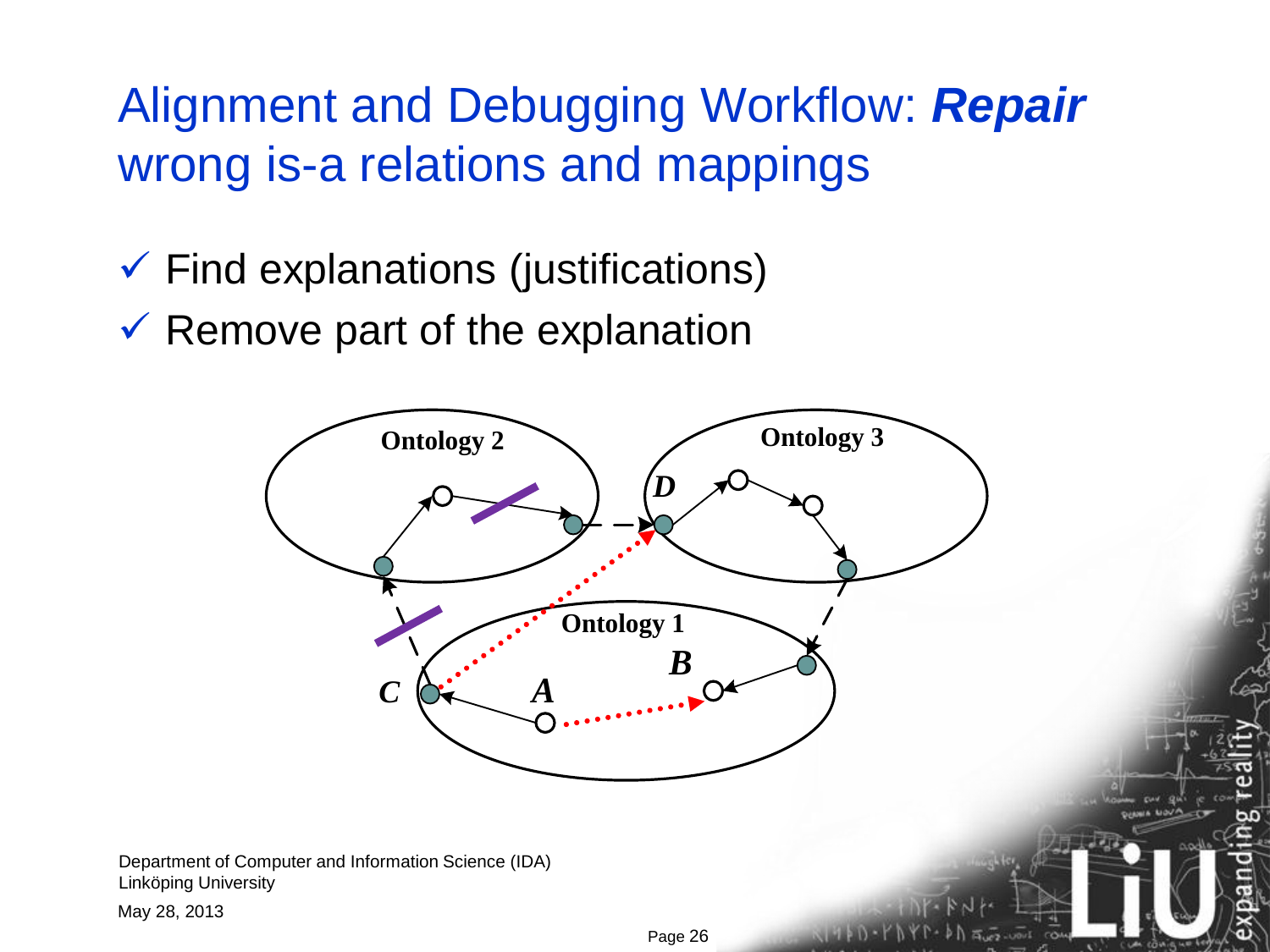## Alignment and Debugging Workflow: *Repairing* – Ranking



**CUM COWIE HE**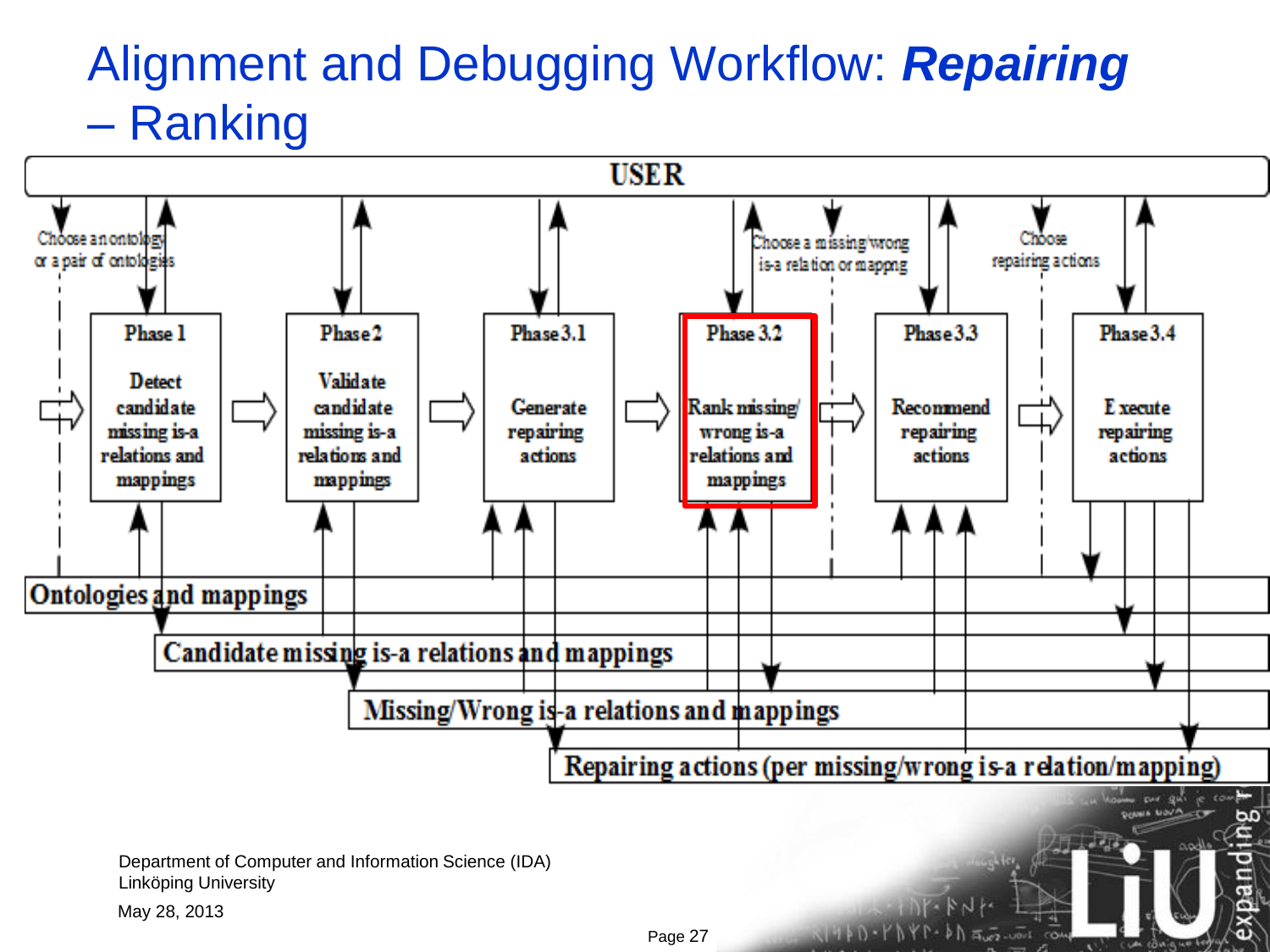## Alignment and Debugging Workflow: *Repairing* – Recommendation



Page 28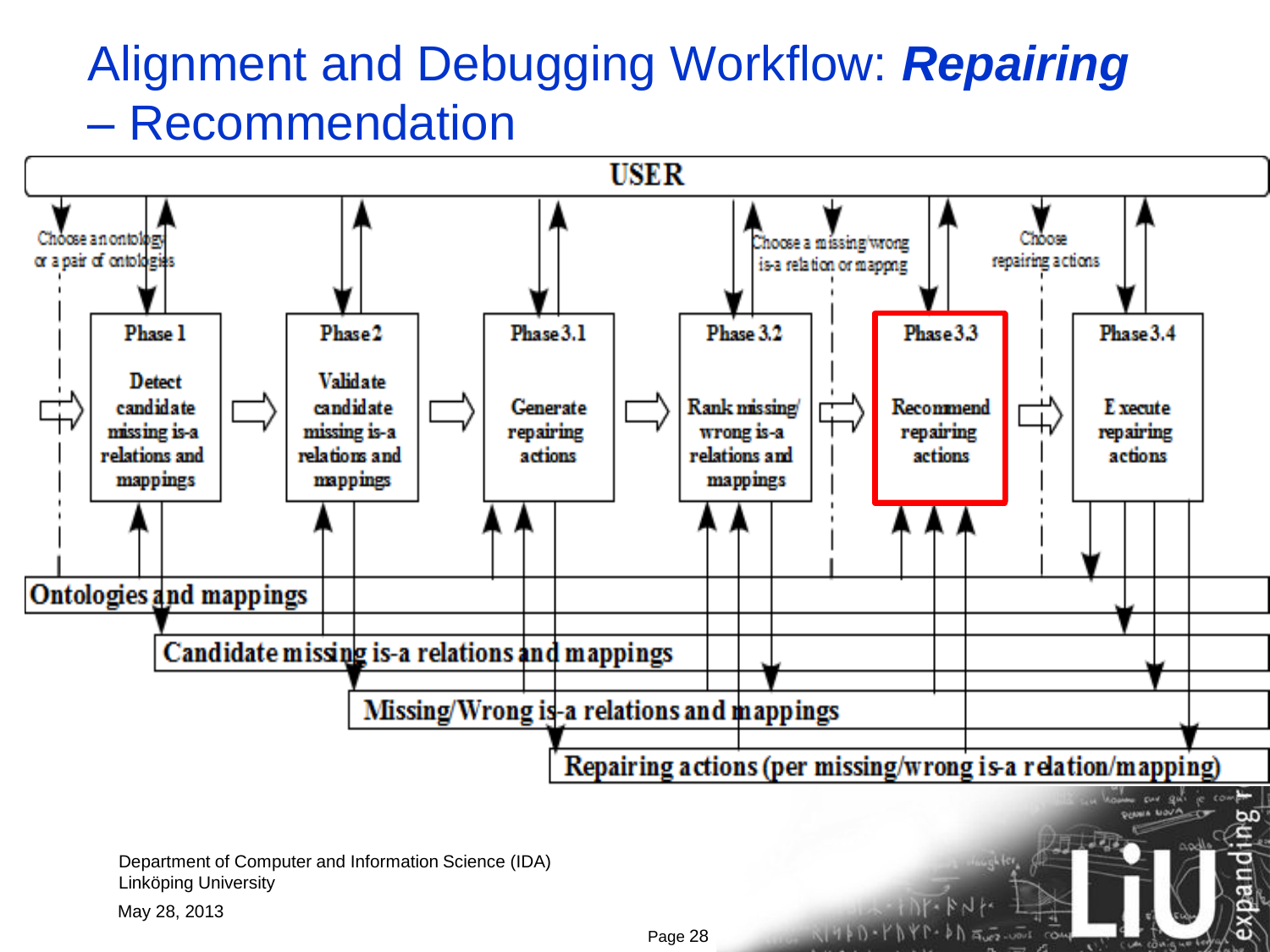# Alignment and Debugging Workflow: *Repairing* – Executing repairing actions

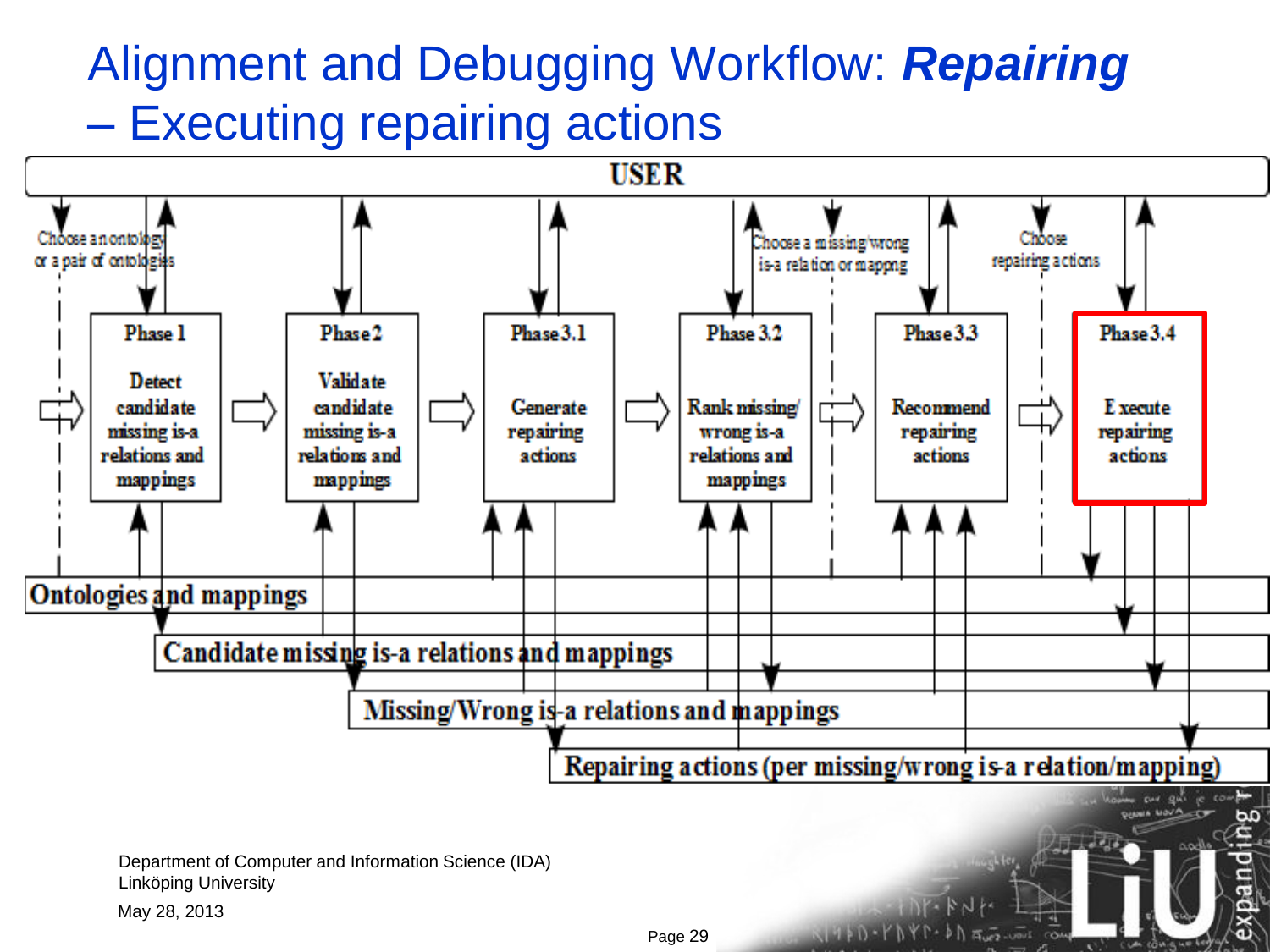# ◆ Defects in Ontologies and Alignments

#### ✔ Integrated Ontology Alignment and Debugging Framework

# $\checkmark$  Experiments

#### ✔ Conclusions and Future Work

Department of Computer and Information Science (IDA) Linköping University

May 28, 2013

 $N H P D - F N Y$ 

 $\ln 1$   $\frac{1}{2}$   $\frac{1}{2}$   $\frac{1}{2}$   $\frac{1}{2}$   $\frac{1}{2}$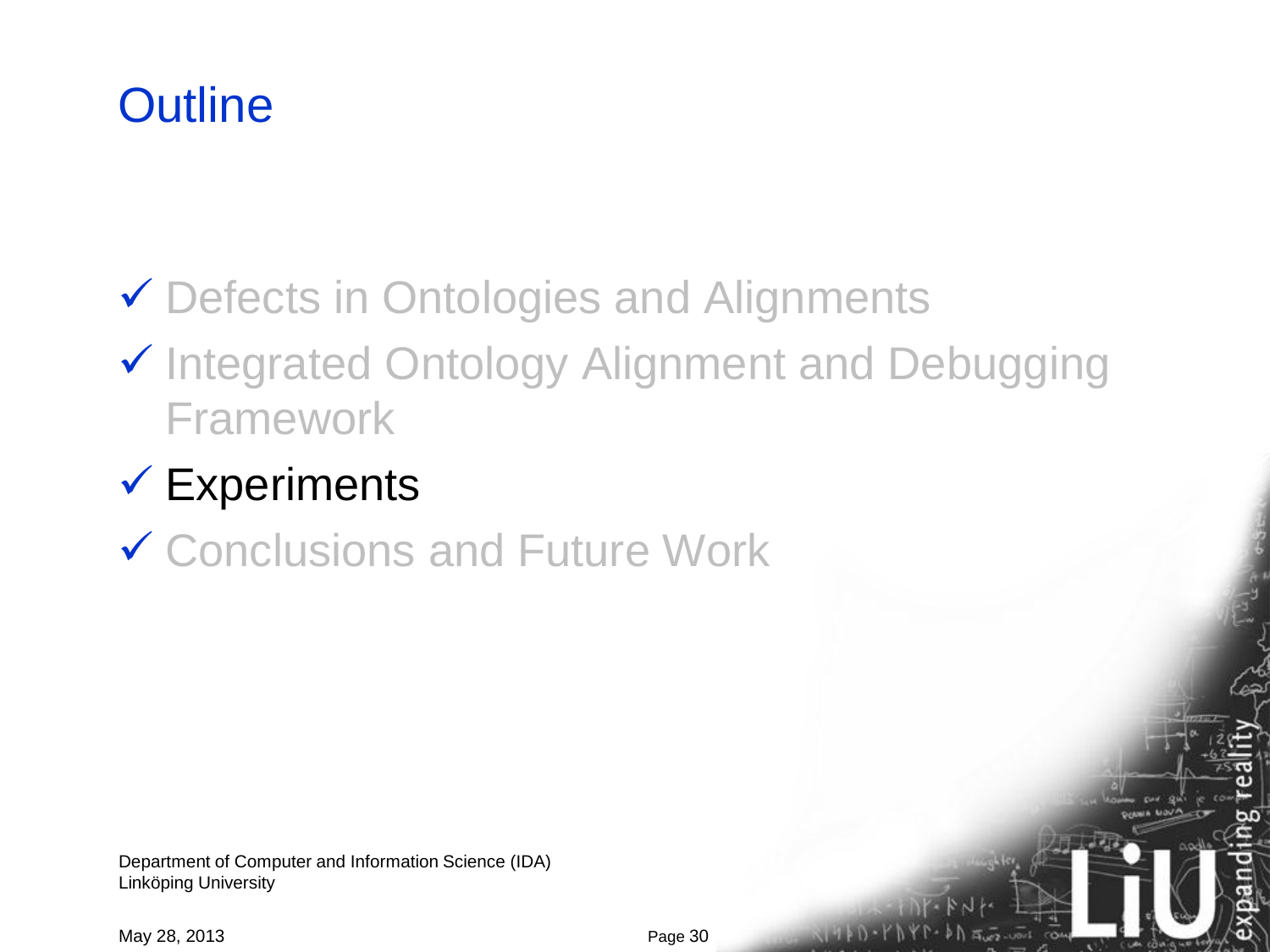#### Experiments Setup

 $\checkmark$  Ontologies and alignment from OAEI 2011 – Anatomy track

| <b>Ontology</b> | #Concepts | <b>#Relations</b> |
|-----------------|-----------|-------------------|
| MA              | 2737      | 1807              |
| NCI-A           | 3298      | 3761              |

| <b>Alignment</b> | #Equivalence<br>mappings |
|------------------|--------------------------|
| MA - NCI-A       | 1516                     |

Department of Computer and Information Science (IDA) Linköping University

May 28, 2013

 $\overline{A}_{\text{UCT}}$  - UDIT

 $COA$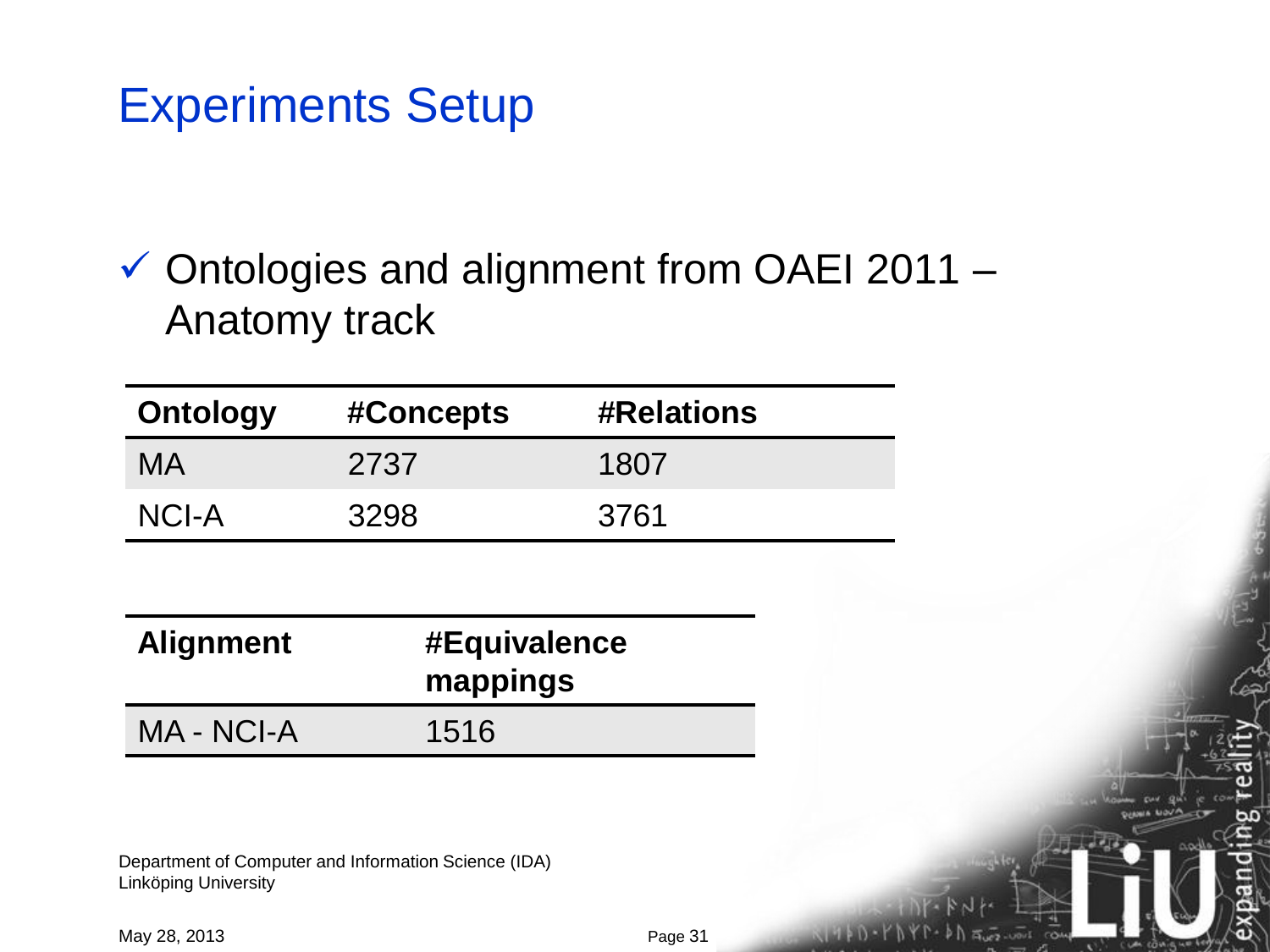# Experiment 1

#### Complete debugging and alignment session

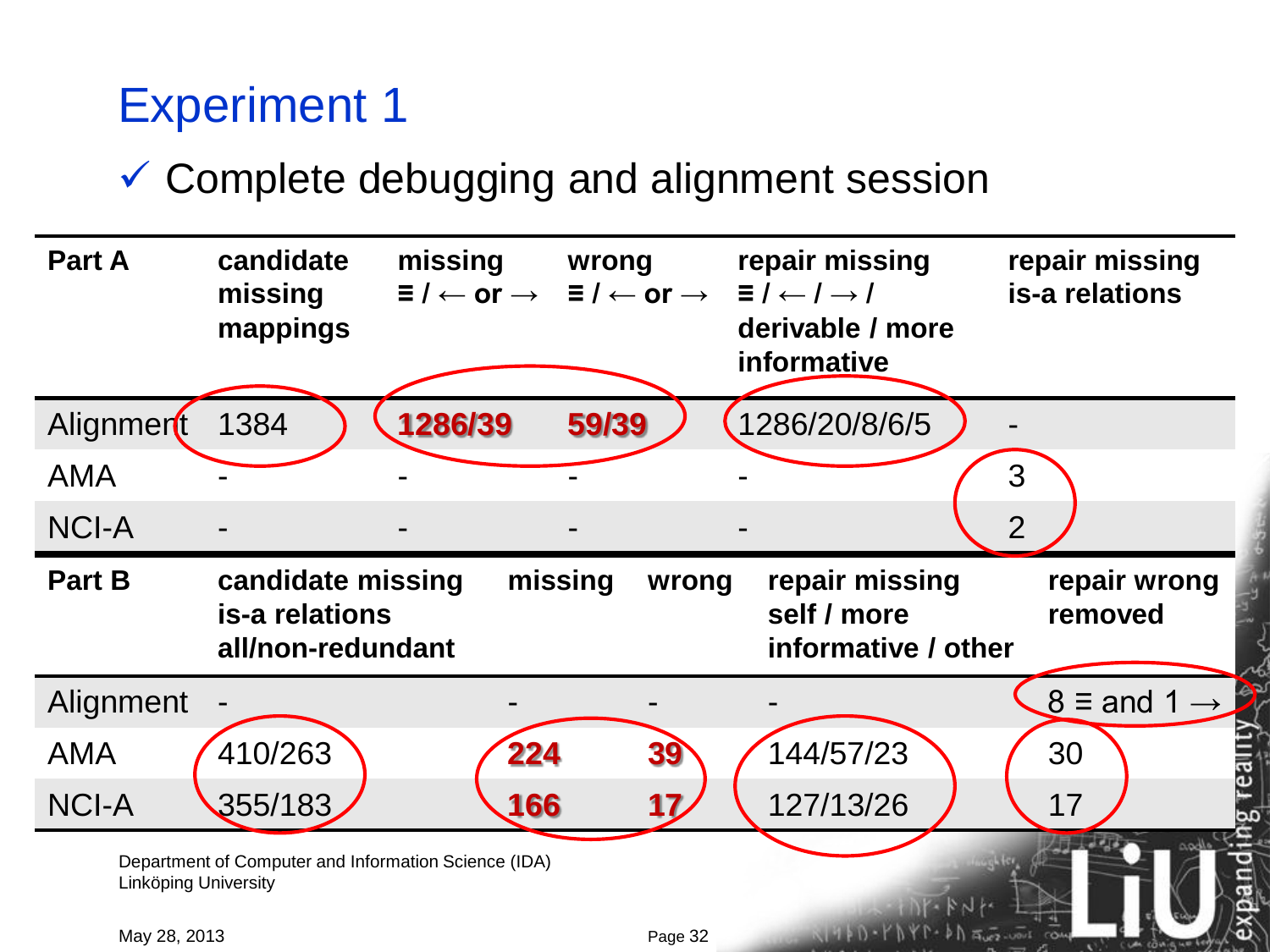# Experiment 2

#### $\checkmark$  Debugging leads to alignments with higher quality

|           | I run                                 | II run                                                                                   |
|-----------|---------------------------------------|------------------------------------------------------------------------------------------|
|           | $\Xi$ / $\leftarrow$ or $\rightarrow$ | $\Xi$ / $\leftarrow$ or $\rightarrow$ (more informative) /<br>derivable / is-a relations |
| Alignment | 1286/39                               | 1286/28(5)/6/5                                                                           |

Department of Computer and Information Science (IDA) Linköping University

May 28, 2013

Auez-UDIT COM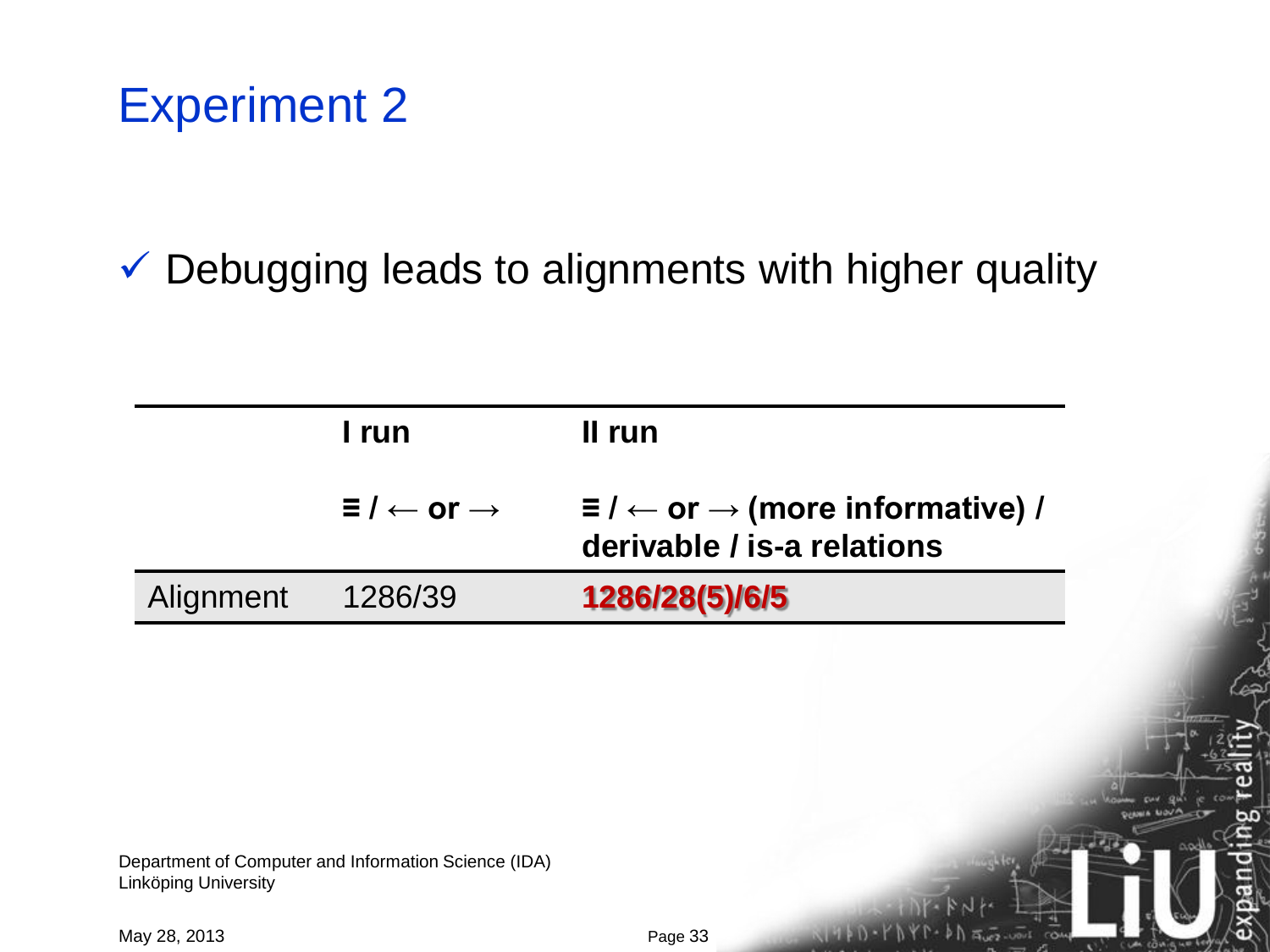# Experiment 3

 $\checkmark$  Extending the alignment leads to discovering more possible defects

| <b>Ontology</b> | I run<br>candidate missing is-a<br>relations<br>all/non-redundant | II run<br>candidate missing is-a<br>relations<br>all/non-redundant |
|-----------------|-------------------------------------------------------------------|--------------------------------------------------------------------|
| MA              | 496/280                                                           | 638/357                                                            |
| NCI-A           | 365/193                                                           | 460/234                                                            |

Department of Computer and Information Science (IDA) Linköping University

 $400 - 500$ 

 $COA$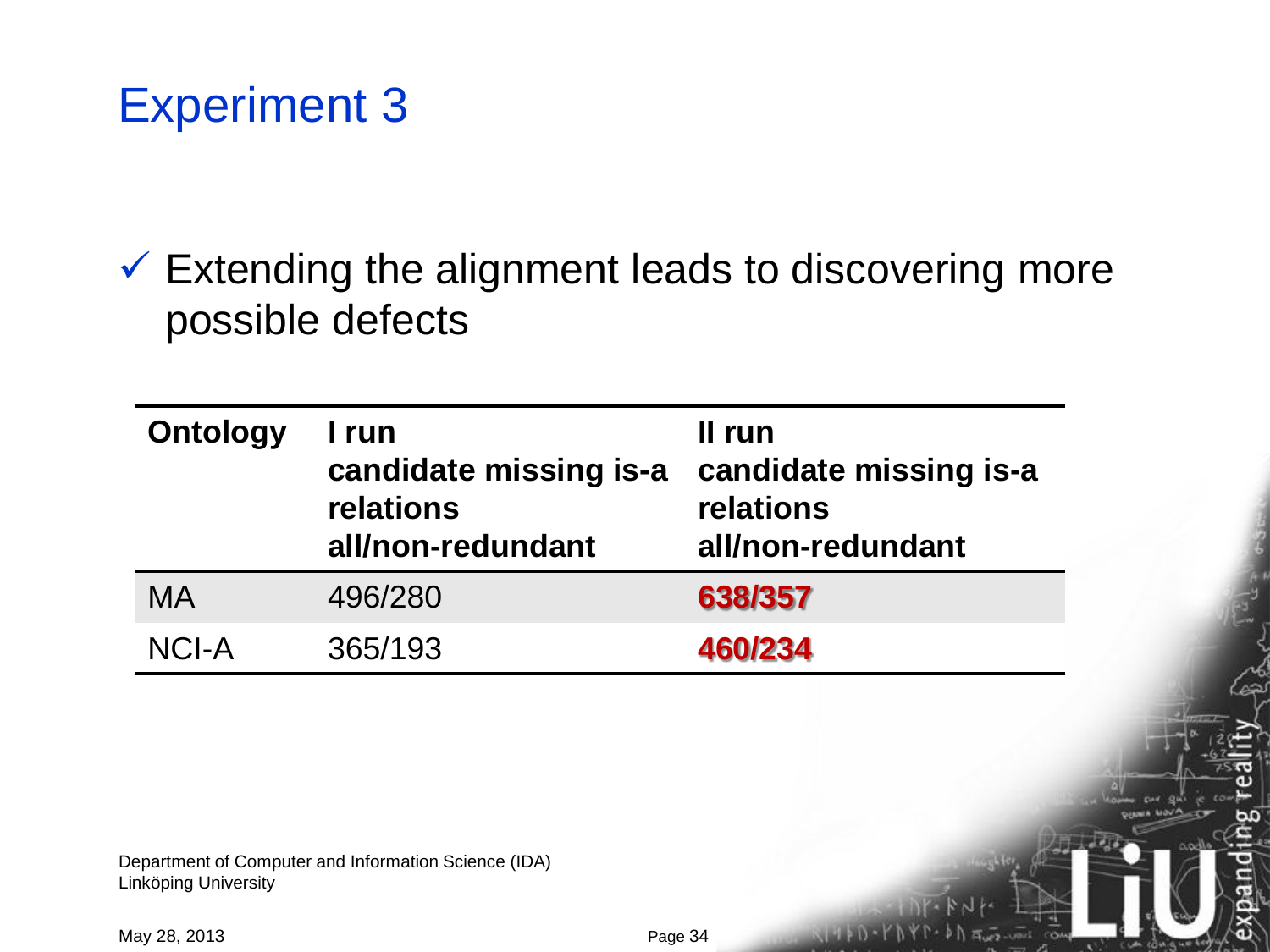## ◆ Defects in Ontologies and Alignments

✔ Integrated Ontology Alignment and Debugging Framework

# **V** Experiments

Conclusions and Future Work

Department of Computer and Information Science (IDA) Linköping University

May 28, 2013

 $\ln 1$   $\frac{1}{2}$   $\frac{1}{2}$   $\frac{1}{2}$   $\frac{1}{2}$   $\frac{1}{2}$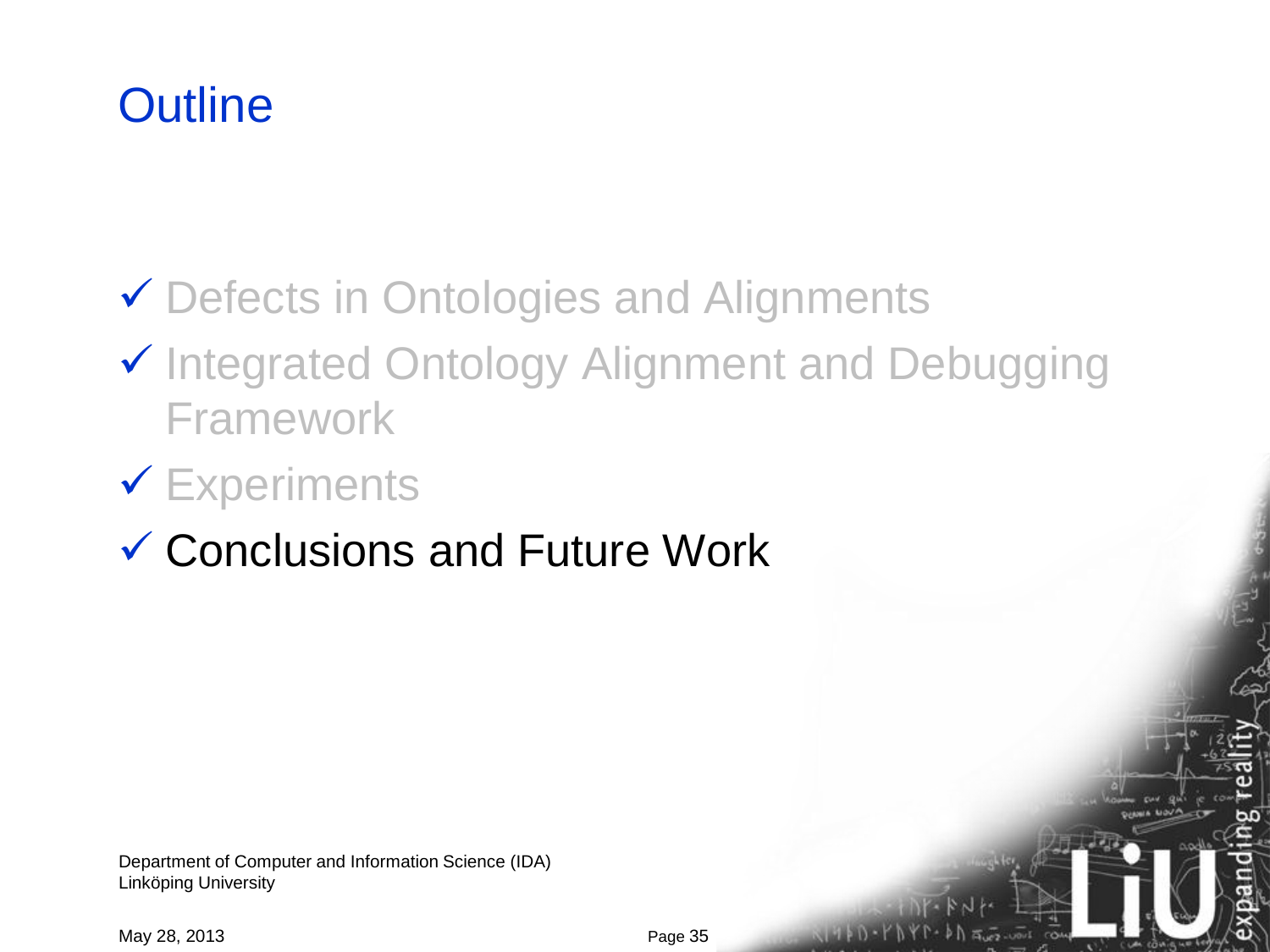## **Conclusions**

 The first integrated Ontology Alignment and Debugging Framework

 $\checkmark$  Alignment Contributions to Debugging

- $\checkmark$  Calculates possible mappings
- $\checkmark$  Provides/extends alignments
- Debugging Contributions to Alignment
	- $\checkmark$  Provides repairing algorithms not available in the alignment systems
	- $\checkmark$  Repairs the is-a structure and the mappings

Department of Computer and Information Science (IDA) Linköping University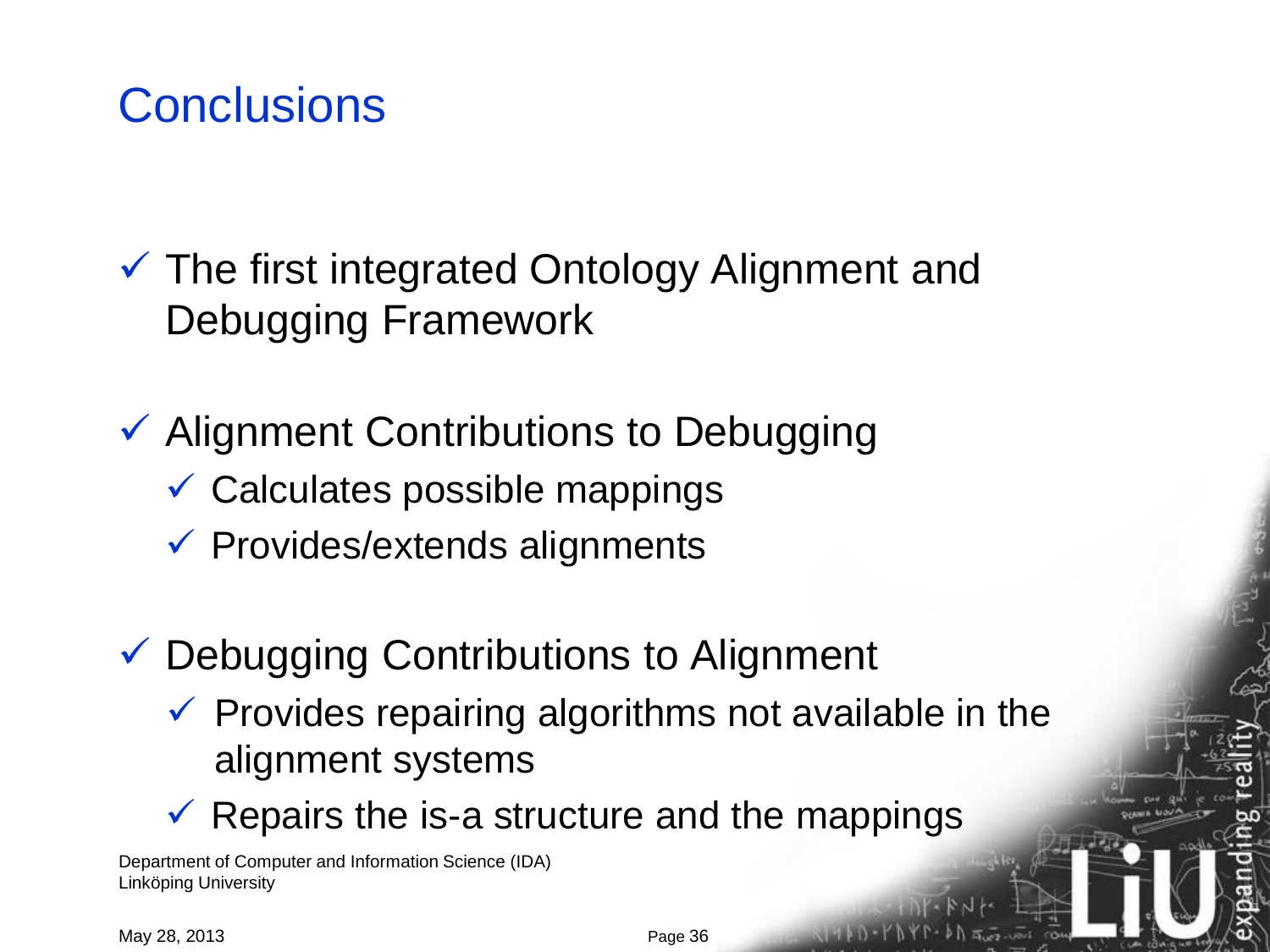## Future Work

- $\checkmark$  Explore further the interactions between ontology alignment and debugging
- $\checkmark$  Include structure-based matchers
- $\checkmark$  Include partial-alignment-based filtering and preprocessing strategies
- $\checkmark$  Extend the approach to ontologies represented in more expressive languages

Department of Computer and Information Science (IDA) Linköping University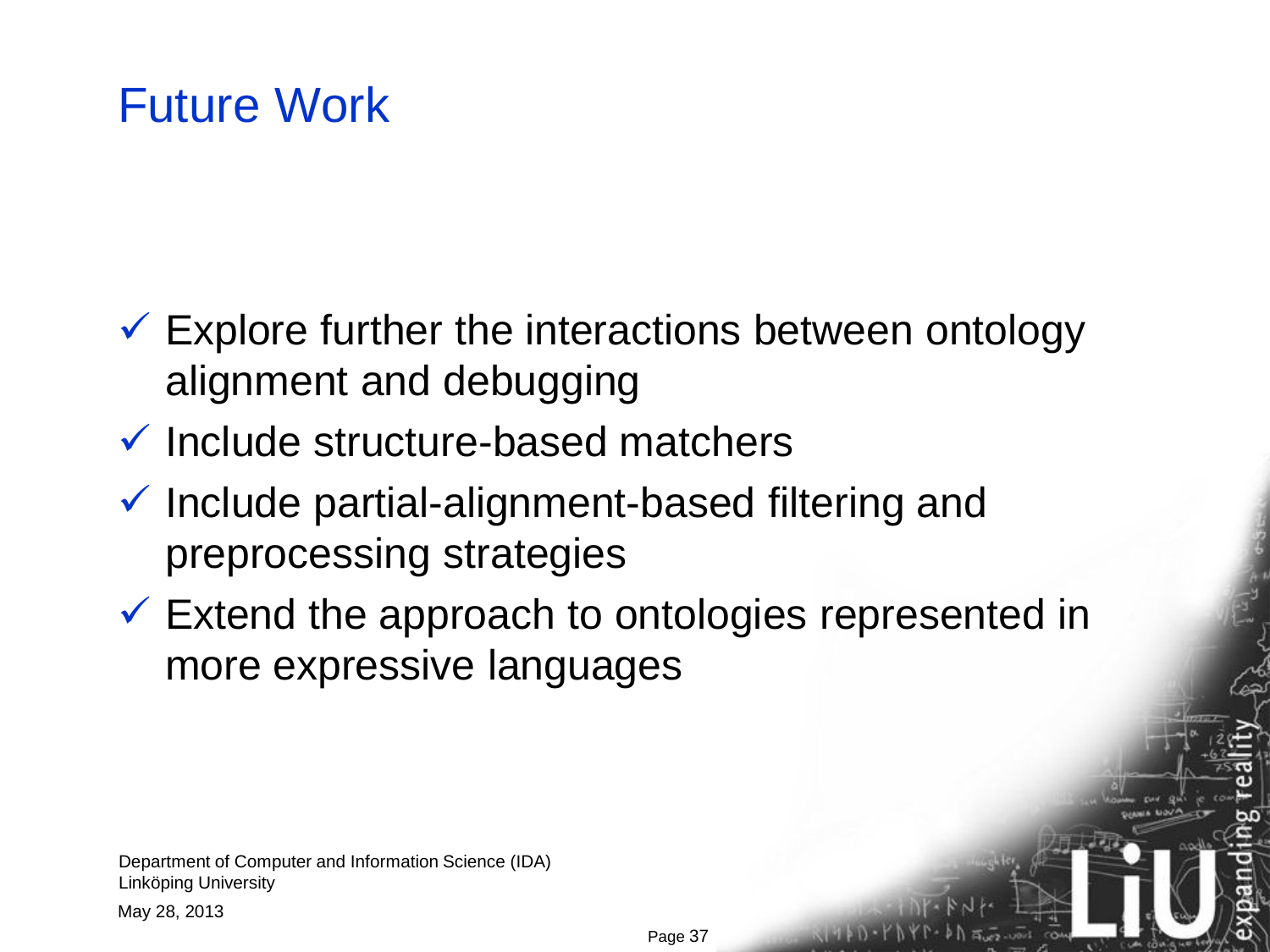# Demonstration – OAEI 2011 Anatomy track



Department of Computer and Information Science (IDA) Linköping University

May 28, 2013

| <b>B</b> RepOSE                                                          |                                                                                                                                                                                                                                                                                                                                                                                                                                                                                                                              | ولايتهم                                                                                                   |
|--------------------------------------------------------------------------|------------------------------------------------------------------------------------------------------------------------------------------------------------------------------------------------------------------------------------------------------------------------------------------------------------------------------------------------------------------------------------------------------------------------------------------------------------------------------------------------------------------------------|-----------------------------------------------------------------------------------------------------------|
| File                                                                     |                                                                                                                                                                                                                                                                                                                                                                                                                                                                                                                              |                                                                                                           |
| Step 1: Generate and Validate Candidate Missing is-a Relations           | Step 2: Generate and Validate Candidate Missing Mappings                                                                                                                                                                                                                                                                                                                                                                                                                                                                     | Step 3: Repair Wrong is-a Relations                                                                       |
| Step 4: Repair Wrong Mappings                                            | Step 5: Repair Missing is-a Relations                                                                                                                                                                                                                                                                                                                                                                                                                                                                                        | Step 6: Repair Missing Mappings                                                                           |
| file:///C:/Users/valiv/Desktop/ESWC2013/DemoPaper/Demo/OntoPieces/Vide ▼ | Show Ontology                                                                                                                                                                                                                                                                                                                                                                                                                                                                                                                |                                                                                                           |
| hip joint:0->joint:0                                                     |                                                                                                                                                                                                                                                                                                                                                                                                                                                                                                                              |                                                                                                           |
| Generate Repairing Actions                                               |                                                                                                                                                                                                                                                                                                                                                                                                                                                                                                                              |                                                                                                           |
| <b>Repairing Actions</b>                                                 |                                                                                                                                                                                                                                                                                                                                                                                                                                                                                                                              | Justifications of current relation                                                                        |
| Source: 3                                                                | Target: 27                                                                                                                                                                                                                                                                                                                                                                                                                                                                                                                   | hip joint                                                                                                 |
| limb joint<br>hindlimb joint<br>hip joint                                | sacroiliae jointndesmosis<br>sternoclavicular joint<br>gomphosis<br>joint of gird Rilaginous joint<br>costochondral joint<br>joint of vertebral arch<br>interchondral joint<br>synovial joint<br>elbow-joint<br>joint of rib<br>joint<br>knee joint<br>sternocostal joint<br>joint of vertebral body<br>shoulder joint<br>costovertebral joint<br>ankle joint<br>wrist joint<br>fibrous joint<br>radio-ulnar joint<br>symphysis<br>radio-carpal joint<br>synchondrosis<br>eranial synchondrosis<br>posteranial synchondrosis | Hip_Joint<br>Joint_By_Site<br>Joint<br>ioint<br><b>Recommendation</b><br>Recommend<br>V UMLS<br>V WordNet |
|                                                                          | Repair                                                                                                                                                                                                                                                                                                                                                                                                                                                                                                                       |                                                                                                           |
| Page 38                                                                  |                                                                                                                                                                                                                                                                                                                                                                                                                                                                                                                              |                                                                                                           |